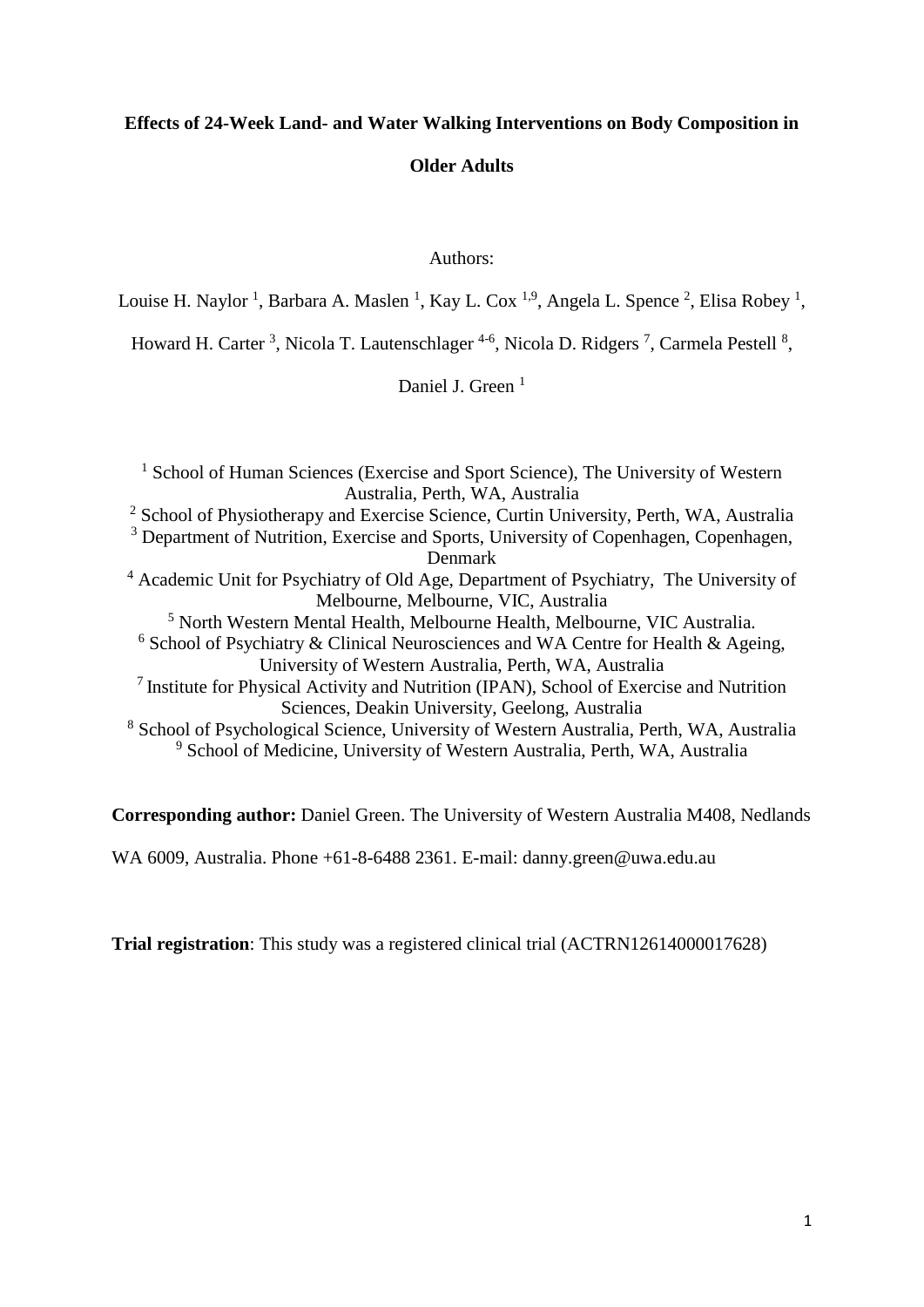## **ABSTRACT**

**Introduction:** Increasing physical activity is a priority worldwide, including for older adults who may have difficulty performing traditional forms of exercise. Water-based exercise may provide an alternative if the benefits are comparable. We compared the impact on body composition variables of 24-week water- versus land-walking interventions in healthy but inactive older adults. **Methods**: 72 participants ( $62.5 \pm 6.8$  yr) were randomised to a landwalking (LW), water-walking (WW) or control (C) group in a supervised centre-based program. The exercise groups trained 3 times/week at matched intensity, increasing from 40- 45% to 55-65% HRR. Height, weight, body mass index (BMI), waist and hip girths were recorded, and dual X-ray absorptiometry (DXA) provided fat and lean tissue masses. Participants were re-assessed 24 weeks after completion of the intervention. **Results**: There were no significant changes in body mass or BMI following either exercise protocol, however central adiposity was reduced in both exercise groups, and the WW group increased lower limb lean mass. These benefits did not persist over the follow-up period; there was a general pattern for all participants to increase in fatness after cessation of the centre-based interventions. **Conclusion**: Exercise can confer beneficial effects on body composition which are not evident when examining weight or BMI. Both WW and LW improved body composition. Water walking can be recommended as an exercise strategy for this age group due to its beneficial effects on body composition which are similar to, or exceed, those associated with land-walking. For benefits to persist, it appears that exercise needs to be maintained.

**Key Words**: exercise, adiposity, older adults, aquatic exercise, lean tissue, physical activity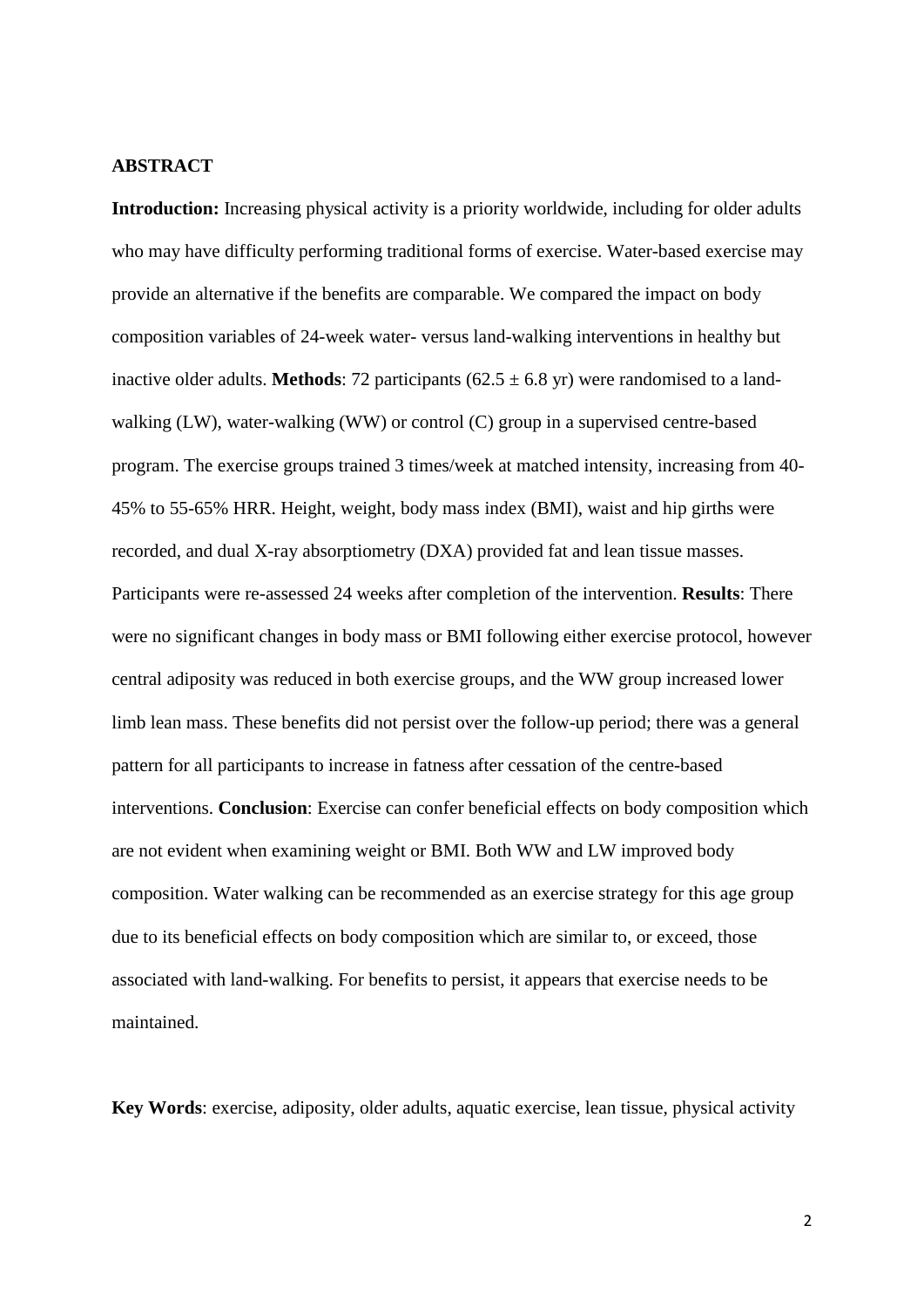Exercise is recommended as an intervention that can have positive impacts on human health, including decreasing cardiovascular risk and amelioration of the detrimental physical effects of ageing and chronic diseases (1, 2). These effects may result, in part, from the influence of exercise on body weight and/or composition. However it has been suggested that exercise has relatively modest impacts on body weight and body mass index (BMI) in humans (3, 4). Whilst valid in the context of population studies and epidemiology, body weight and BMI may be relatively limited indices of the health benefits of exercise in individual subjects, since they provide no insight regarding changes in the composition and/or distribution of body mass. This is particularly relevant with regard to exercise training, since it can induce increases in lean tissue mass (e.g. skeletal muscle) that may mask decreases in body fatness. For this reason, contemporary studies of exercise training have focused on changes in body composition (fat vs lean tissue), alongside those in regional distribution (android, gynoid, visceral). The development of dual energy X-ray absorptiometry has greatly assisted in this regard (5, 6).

Current guidelines for physical activity recommend both aerobic and resistance components for optimal benefit (7-9). This recommendation recognises the distinct benefits of different exercise modalities on cardiovascular and musculoskeletal function. However, incorporation of both components into an exercise program involves substantial time commitment. Some previous studies have attempted to overcome this limitation, for example by incorporating both strength and aerobic exercises into a session of circuit training, with the aim of combining benefit (10). Nonetheless this approach assumes the availability of specialised equipment. In addition, such exercises may be challenging for specific population groups such as older, exercise-naïve adults. Furthermore, the World Health Organisation recommends that older adults who cannot participate in routine forms of physical activity should maintain participation to the extent that their abilities and conditions allow (9).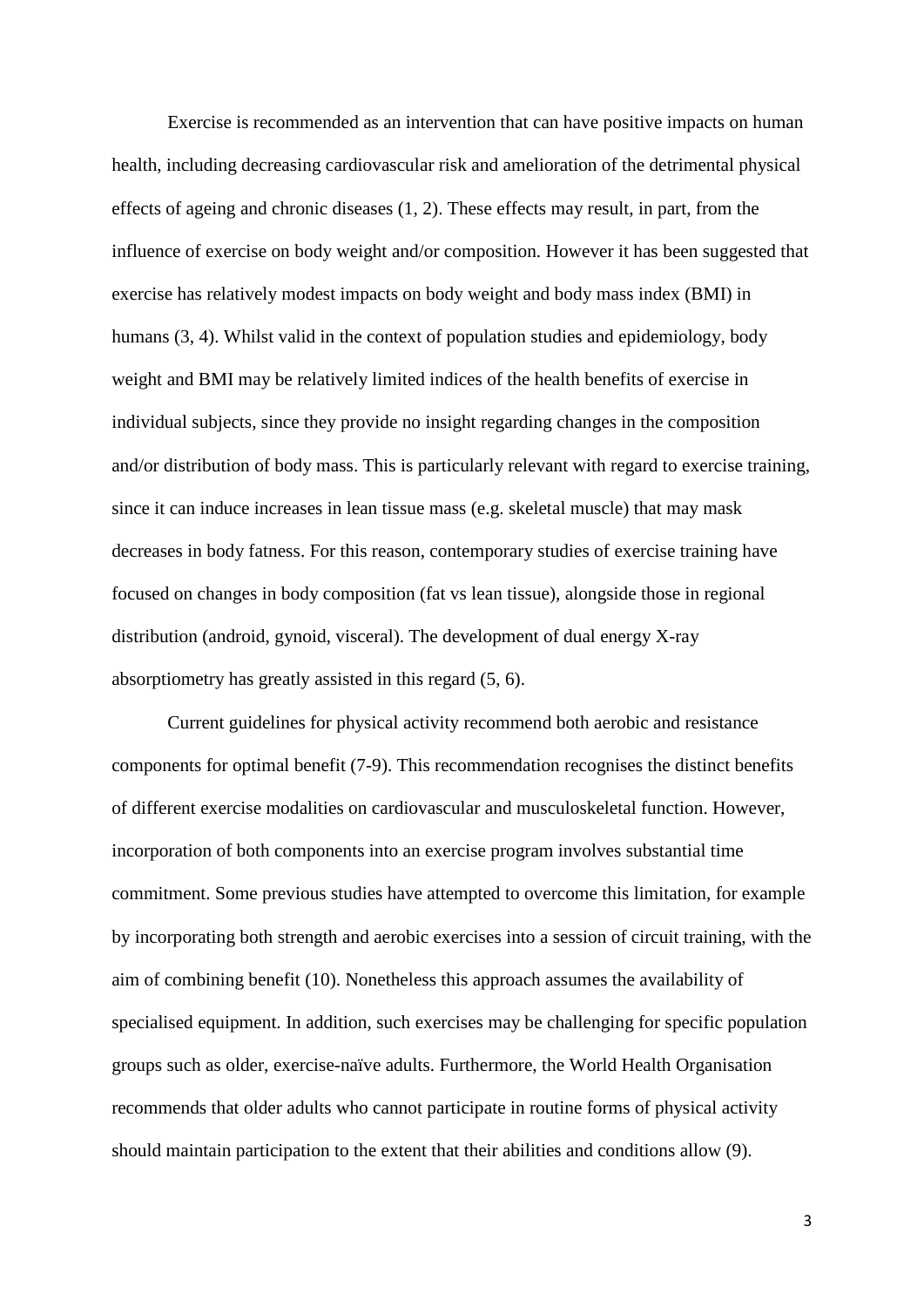Upright water walking may provide a more appropriate approach to combining the benefits of aerobic and resistive exercise in older populations (11, 12) since the movement of the lower limbs against the water provides some degree of resistance, whilst also minimising the risk of falls and the possibility of joint and musculoskeletal injury.

To our knowledge, there are few randomised controlled trials comparing the impacts of water walking and land-based walking, performed at matched intensity, in humans (11, 12). The literature on non-swimming based aquatic exercise is dominated by "aquatic aerobic" type exercise and such studies have not typically adopted a randomised controlled trial (RCT) approach to compare the relative benefit of land versus water based exercise. Moreover, few have characterised the physiological effects on outcomes such as body composition. We therefore designed a 24-week, centre based and closely supervised RCT of exercise training interventions in which subjects were randomised to either an observational control group, versus land- or water-based walking program performed at matched intensity. In this paper we focus on the impacts of these interventions immediately following 24 weeks of training, and also after a further 24-week follow-up period, on outcomes including body composition and the distribution of lean and fat mass in older inactive adults. We examined a null hypothesis that interventions performed at the same relative intensity would induce similar changes in body composition and distribution.

## **METHODS**

# **Participants**

Seventy-two individuals (62.5±6.8 years) provided informed consent to participate in a 24-week exercise/control program. Participants were randomised to a land-walking (LW), water-walking (WW) or an education (control - C) group. The participants were healthy but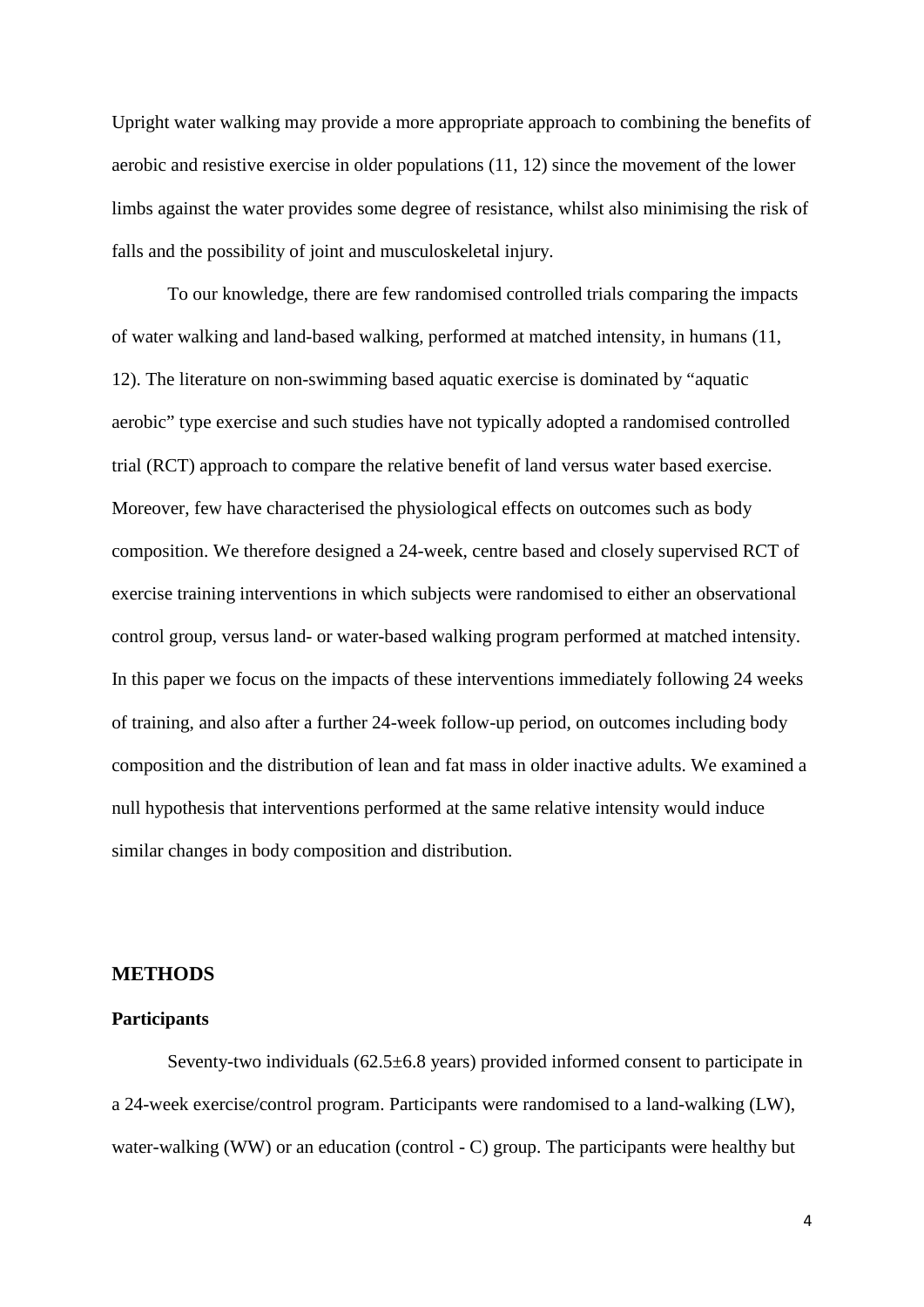inactive, with an initial exercise level of less than 60 minutes of moderate or higher intensity exercise per week. Baseline characteristics for each intervention group are recorded in Table 1. More detailed participant information including the consort diagram and methods are available in an earlier report (13); in brief, potential participants were community-dwelling, aged 50 years or older and female participants were postmenopausal. Potential participants were all subjective memory complainers as described in our methods paper (13) and were excluded if they had pre-existing medical conditions, including those that would contraindicate exercise, or if they were taking medications that were likely to confound the outcome measurements for the study.

# **Ethical Approval**

The study was approved by the UWA Human Research Ethics Committee, and conformed to the standards set by the Declaration of Helsinki. All participants provided written, informed consent before any assessments being performed. This study was a prospectively registered clinical trial (ACTRN12614000017628).

## **Intervention Protocols**

The exercise was supervised and centre-based, with sessions three times per week. Water walking took place in a heated (28-30 °C), chest-deep swimming pool on the university grounds; land walking was within the university grounds as well as the adjacent river foreshore recreation area. The exercise intensity was based on individual heart rate reserve (HRR) values (13), following an initial graded maximal exercise test on a treadmill. Studies of the acute effects of walking in water have demonstrated that, at matched heart rates, there is a similar oxygen cost relative to walking in air (14, 15), suggesting that the use of heart rate as a tool for exercise prescription is valid and feasible. HRR takes into account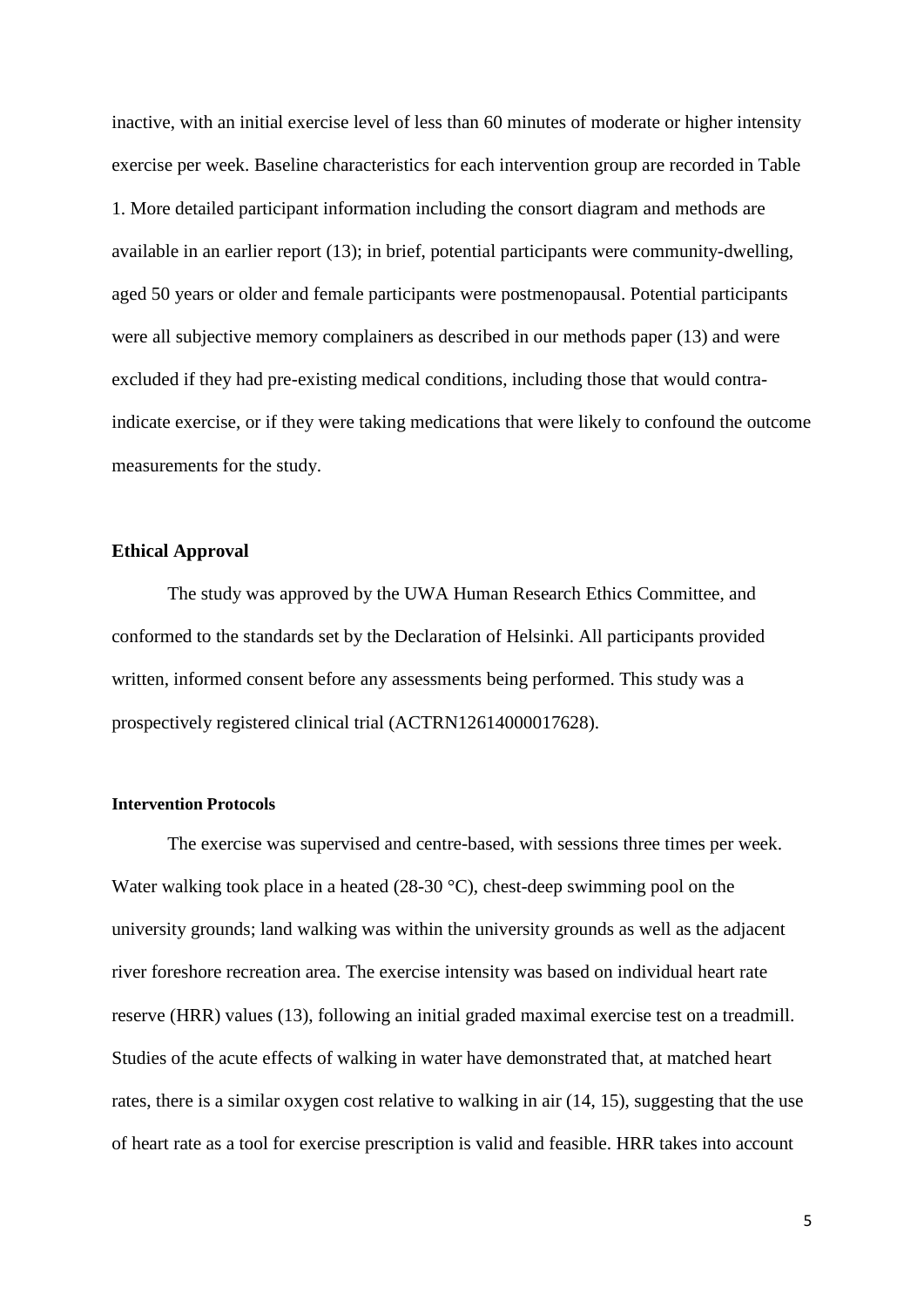differences between participants in resting heart rate, and has been recommended in preference to percentage of HR maximum by the American College of Sports Medicine (16). Water walking and land walking groups performed one interval and two continuous exercise sessions per week, at the same heart rate intensity. Heart rate was measured continuously during each session using a Polar RS300X HR monitor (Polar Electro Oy, Finland).

The exercise sessions initially comprised 15 minutes of exercise at an HRR of 40- 45%, building to 50 minutes at 55-65% HRR over the course of the study. Heart rates were monitored and recorded by the trainers every five minutes during the session with the mean HR over 50 minutes used to determine the %HRR. Participants were given the opportunity to make up any missed sessions in order to maximise adherence. After the 24-week exercise intervention and subsequent assessments, the study continued for a further 24-week 'post' period. During this phase, the LW and WW groups were free to exercise or not, of their own volition. Apart from the addition of the exercise sessions the LW and WW groups were asked to maintain their usual lifestyle behaviours throughout the study.

The control group attended the university four times during the first 24 weeks to maintain involvement with the research team and to account for any potential Hawthorne effects. These visits involved participation in an informal educational seminar on a topic which was expected to be of interest, but unrelated to physical activity (e.g. Basic First Aid and CPR). This group was requested to maintain their baseline activity level and lifestyle throughout the course of the study, but no contact with the university was required during the second 24 weeks of the study.

## **Assessments**

A graded exercise test was undertaken at baseline on a treadmill. The protocol comprised 3-minute continuous stages with continuous 12-lead ECG monitoring, with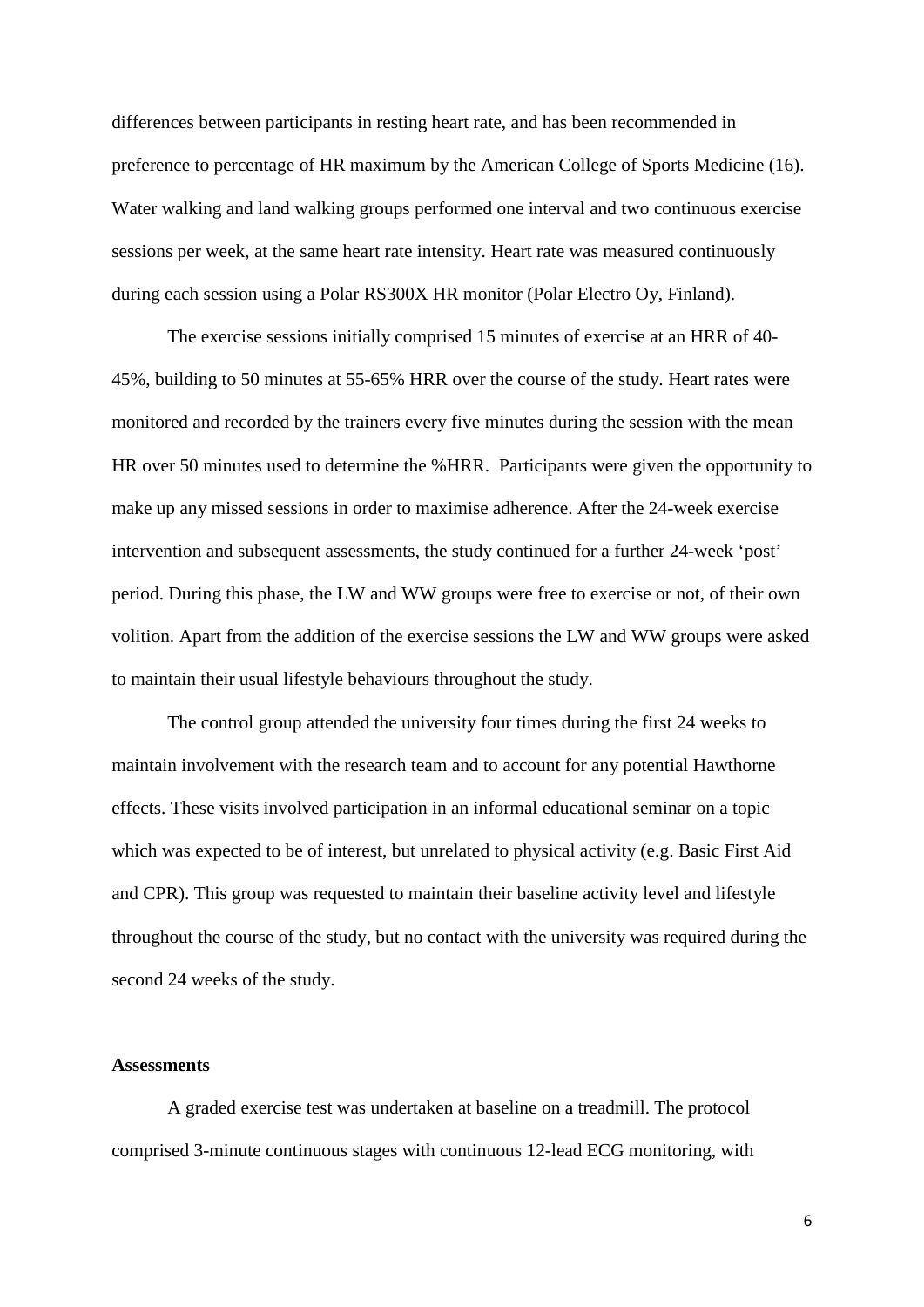treadmill speed and grade increasing throughout the test. The test was complete when the participant reached volitional exhaustion and peak HR was assessed as the highest value recorded during the final stage of exercise.

All other baseline testing was repeated at the end of the intervention (24 weeks) and again at the end of the follow-up period (48 weeks). Height and weight were measured with the subject barefoot in lightweight clothing. The same highly accurate digital scales (CPWplus-200, Adam Equipment, Oxford CT, USA) were used throughout the study. Waist and hip circumferences were measured three times using a constant-tension tape (Lufkin W606PM, Cooper Industries, USA); the median measure was used for analyses. Dual X-ray absorptiometry (DXA, Lunar Prodigy Advance, GE Healthcare, Madison, WI, USA) was used to determine segment and whole-body fat and lean tissue masses. In addition, DXA assessment provides measures of fat distribution for android and gynoid regions. The android region reflects a more central abdominal adiposity, whereas the gynoid region includes more peripheral fat distribution encompassing the lower hip and upper thigh regions.

Representative weekly physical activity was measured at each assessment time point using an ActiGraph accelerometer (ActiGraph GT1M, Pensacola, FL, USA) for a continuous 8 day period, to control for changes in free-living physical activity. The accelerometer was attached to an elasticised strap, and placed over clothing, on the right hip bone. A diary was used to record hours of wear. ActiGraph data were analysed using a customised Excel macro by a member of the research team (NR) who was blinded to group allocation. Freedson adult cut points (17) were used to classify the data into periods reflecting sedentary, light, moderate, moderate-to-vigorous and vigorous physical activity.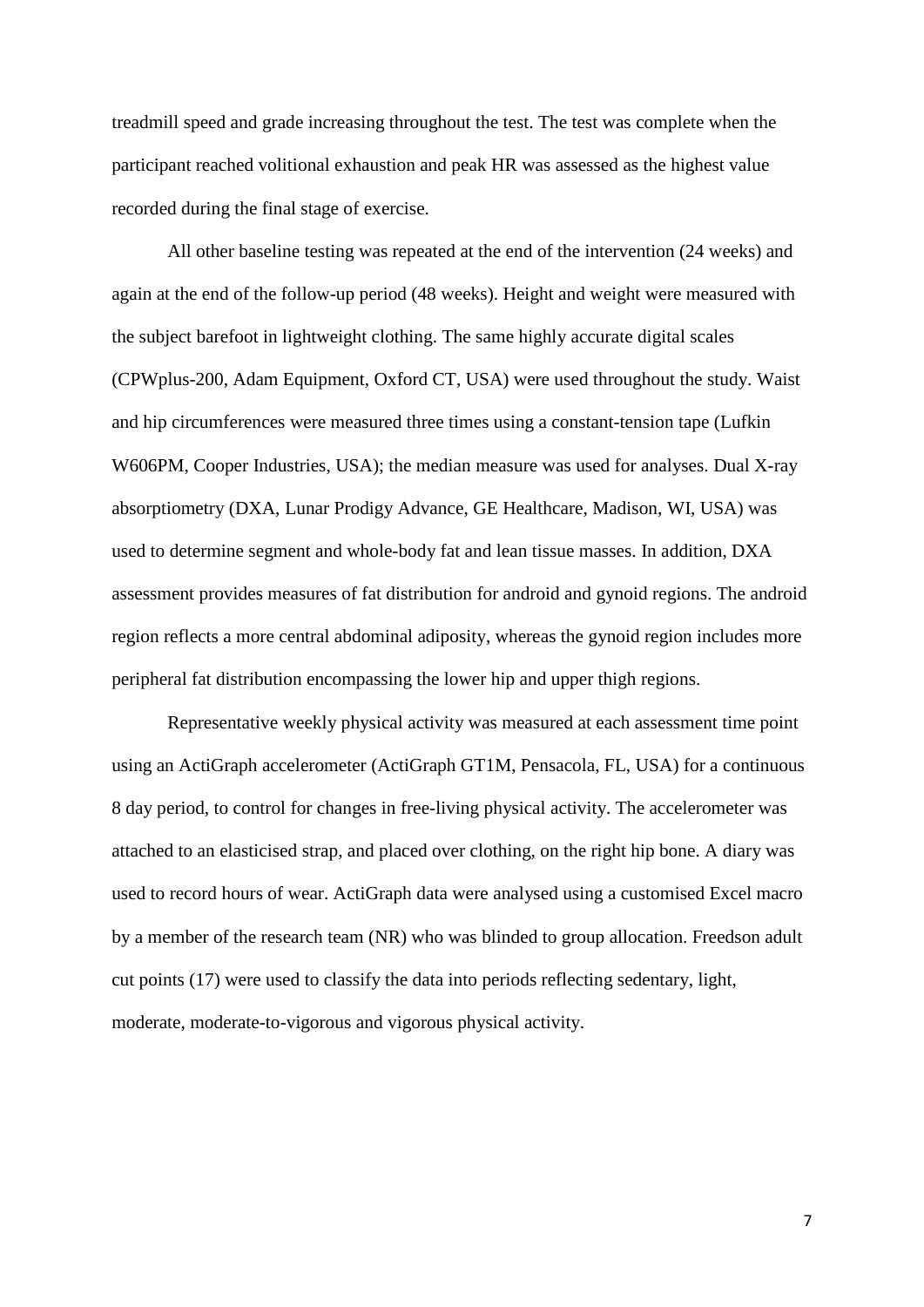## **Statistical Analysis**

Analyses were conducted using SPSS v23 and STATA v15. Data were analysed on an intent-to-treat basis. Due to the correlated and repeated measure nature of the data, separate linear mixed models were used to investigate the relationship between the body composition variables, group (control, land-based walking, water-based walking) and time (baseline and 24 weeks), while accounting for time-invariant covariates (age and sex), and interactions between group and time. A random intercept was included in each model to account for the repeated nature of the data. The analyses were repeated to test the maintenance of the intervention effects (24 weeks to 48 weeks). Statistical significance was set at  $p \le 0.05$ . For those who had complete data at baseline and 24 weeks, and 24 and 48 weeks, unadjusted means, standard deviations and confidence intervals were calculated for the body composition outcome variables (Tables 2 and 3).

## **RESULTS**

One of the land-walking participants withdrew for personal reasons after randomisation, and requested their data be destroyed. Intention-to-treat analysis was therefore based on the remaining 71 participants. The groups were well balanced on baseline characteristics (Table 1). Retention of participants was very good, overall 12 participants withdrew at various stages of the study (13). From 71 participants at baseline, 63 (88.7%) completed the 24 week testing and 60 (84.5%) completed the 48 week testing. In accordance with accepted statistical practice, data in the figures is based on the mixed model analysis for the 71 subjects who attended the baseline assessment. The mean data presented in Table 2 summarise the 24-week intervention phase of the study and are based on those participants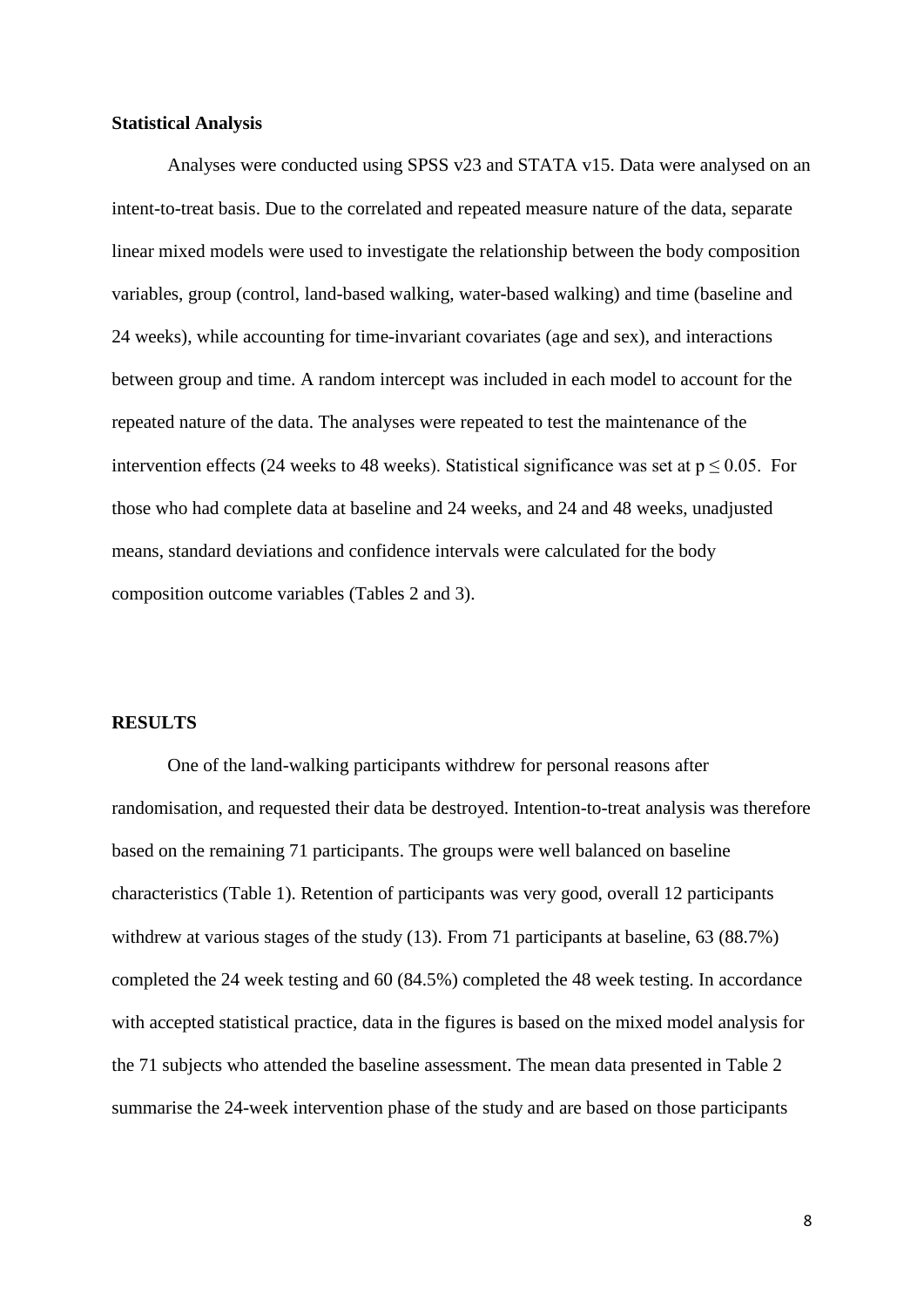who had complete data for baseline and 24 weeks. Table 3 summarises the post-intervention follow-up and includes mean data for those who had complete data at both 24 and 48 weeks.

Adherence to the exercise program was similar across the land- and water-walking groups, with mean attendance rates of  $83.2 \pm 4.7\%$  for the land-walking and  $79.2 \pm 4.8\%$  for the water-walking group. Training intensity did not differ between groups over the course of the 24 weeks (supplementary Figure 1), and was in accordance with the heart rate intensities dictated by the protocol.

## **Exercise intervention effects**

**Body mass, BMI and Anthropometry.** There were no significant differences between the land-walking, water-walking and control groups for changes in total body mass (Figure 1A, 2A) after the 24-week intervention period. Accordingly, changes in BMI did not differ between the groups as a result of the exercise intervention (Table 2). Mixed models analysis revealed a significant group x time interaction for waist circumference (Figure 1B, 2B) over the 24 week intervention period. Waist circumference decreased over the course of the intervention for the land-walking group in comparison to the control group (*P=*0.008); the difference between WW and C groups was not significant. Hip circumference did not change significantly as a result of the intervention (Table 2). In accordance with these results, the waist-to-hip ratio (Figure 1C, 2C), an index of body mass distribution, was also associated with a group x time interaction (*P*=0.014), with a reduction in the land-walking group compared to the control group over the 24-week intervention.

**Body composition changes: DXA results.** The DXA analysis provided estimates of lean and fat tissue masses for the whole body and separate body segments (trunk, lower limbs etc.). Whole body, android and gynoid absolute fat masses are presented for each group in Figure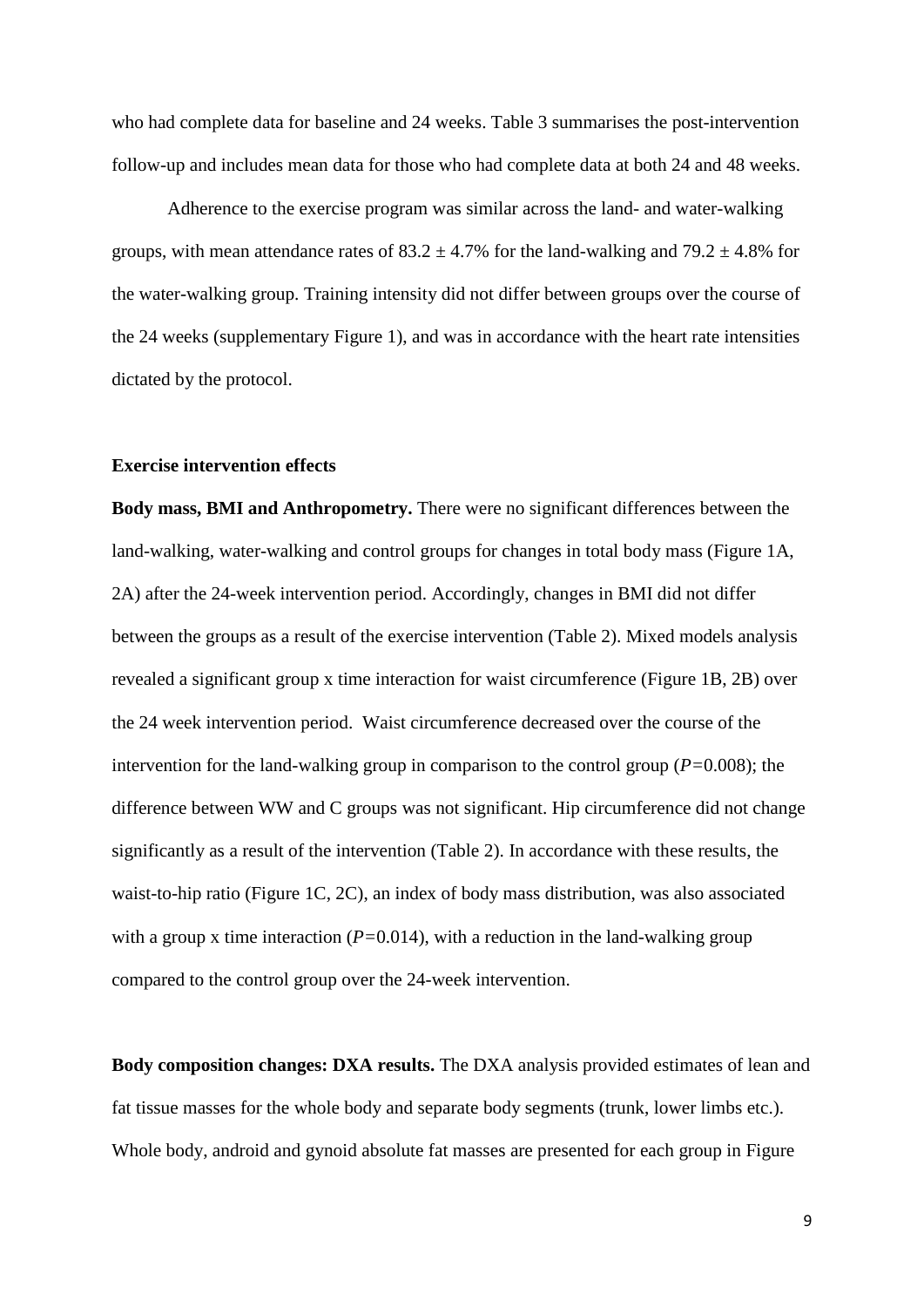1D-F, with the change over the 24-week intervention presented in Figure 2D-F, and percent fat values given in Table 2. A significant group x time effect was observed for android fat over the course of the exercise intervention, whether expressed as a percentage of total mass or an absolute mass in kilograms. The water-walking group showed a significant decline in mass of android fat (*P=*.028; Figure 1E) as well as android fat expressed as a percentage of total body fat (*P=*.031; Table 2) in comparison to the control group. There were no statistically significant differences between land-walking and control groups for these parameters, and no significant changes in whole body or gynoid region fat masses.

Whole body, trunk and lower limb lean masses are presented in Figure 1G-I with the change over the course of the intervention presented in Figure 2G-I. Mixed models statistical analysis revealed a significant increase in the lean tissue mass of the lower limbs for the water-walking group compared to the control group over the course of the intervention (*P=*.019; Figure 1I). There were no statistically significant differences between land-walking and control groups.

## **Post exercise follow-up**

After completion of the 24 week exercise/control group intervention, a follow-up 'post' phase of a further 24 weeks was completed such that participants were re-assessed at 48 weeks (see Table 3 and Figure 3). This post phase enabled assessment of the maintenance of any body composition changes as a result of the initial 24-week interventions. Total body fat percent showed a statistically significant increase over the follow-up period (*P=*0.028; Figure 3C,D) along with percent fat of the lower limbs (*P=*0.035; Figure 3E,F). There was also a significant increase in total body fat in absolute terms (*P=*0.035; Table 3). Mixed models analysis of the 24-48 week data did not reveal any time x group interactions, therefore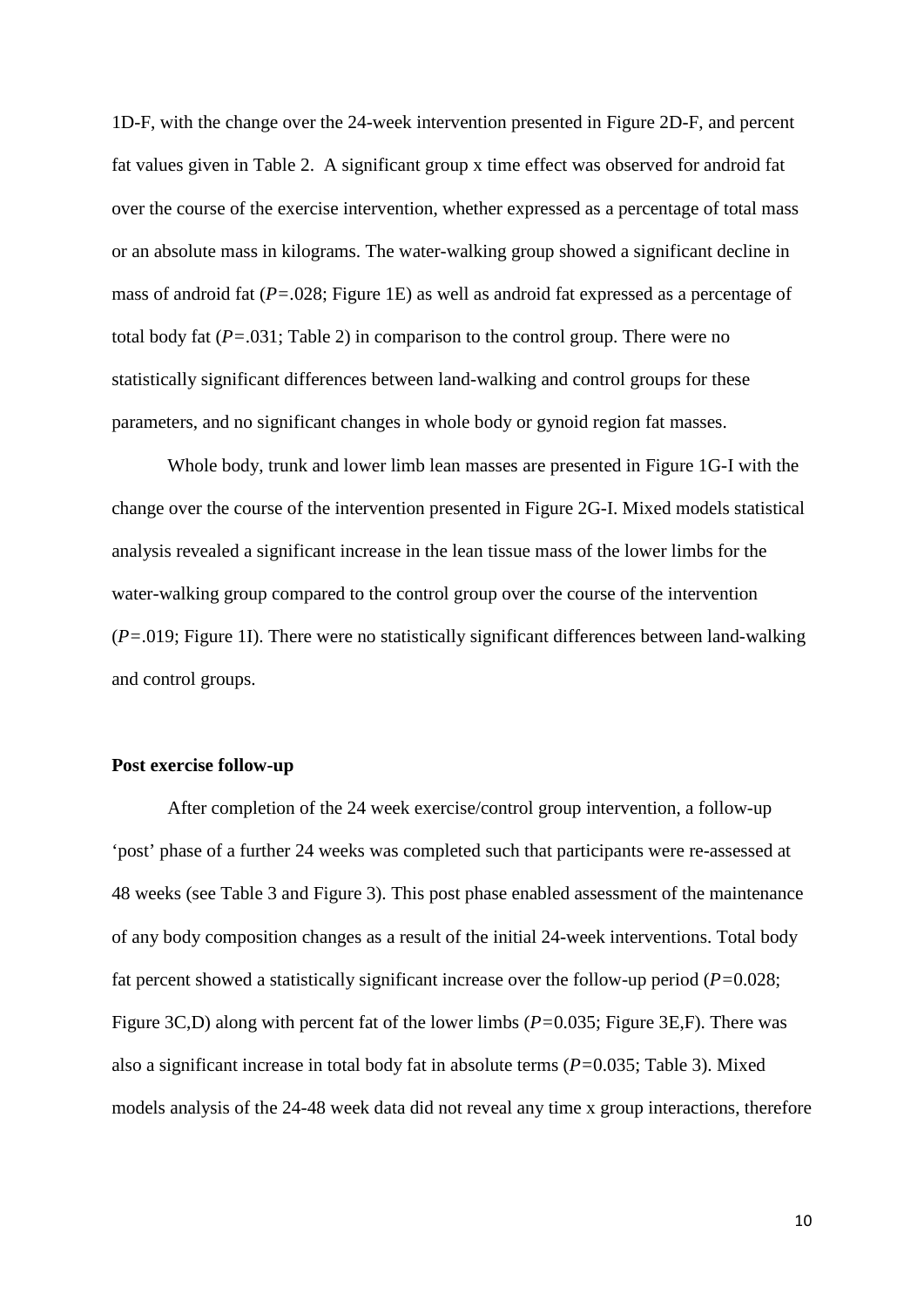there was no evidence of maintenance of the intervention effect on body composition changes.

Analysis of the ActiGraph free-living physical activity data collected at baseline, 24 and 48 weeks revealed no significant change across the course of the study in sedentary time, light-, moderate-, moderate-to-vigorous or vigorous-intensity activity undertaken outside the formal exercise sessions in any group.

## **DISCUSSION**

We designed a RCT to compare the impacts of a 24-week intervention involving either moderate intensity land or water based walking, performed at matched heart rates, in healthy but inactive older adults. Our findings suggest that, although there were no changes in gross measures of body weight or BMI in either group compared to the controls, both types of exercise had beneficial effects on body composition. Both LW and WW were associated with significant decreases in measures of central adiposity. LW decreased waist circumference and waist-to-hip ratio relative to controls, whilst WW decreased android fat. Lean tissue mass in the lower limbs increased in both groups, with significant differences in the WW group relative to controls. These findings indicate that exercise at matched HR intensity enhances body composition, an outcome which, in keeping with previous studies, is not apparent in body weight indices due to the countervailing impacts of exercise on lean and fat mass compartments.

Aging is associated with decreased muscle mass and increased fat mass in humans (18). Overweight and obesity are now highly prevalent in Western societies, with as many as 70% of older adults exhibiting higher than ideal BMI (19). Whilst height and weight are readily obtained measures, the age-related decrease in skeletal muscle mass is less easily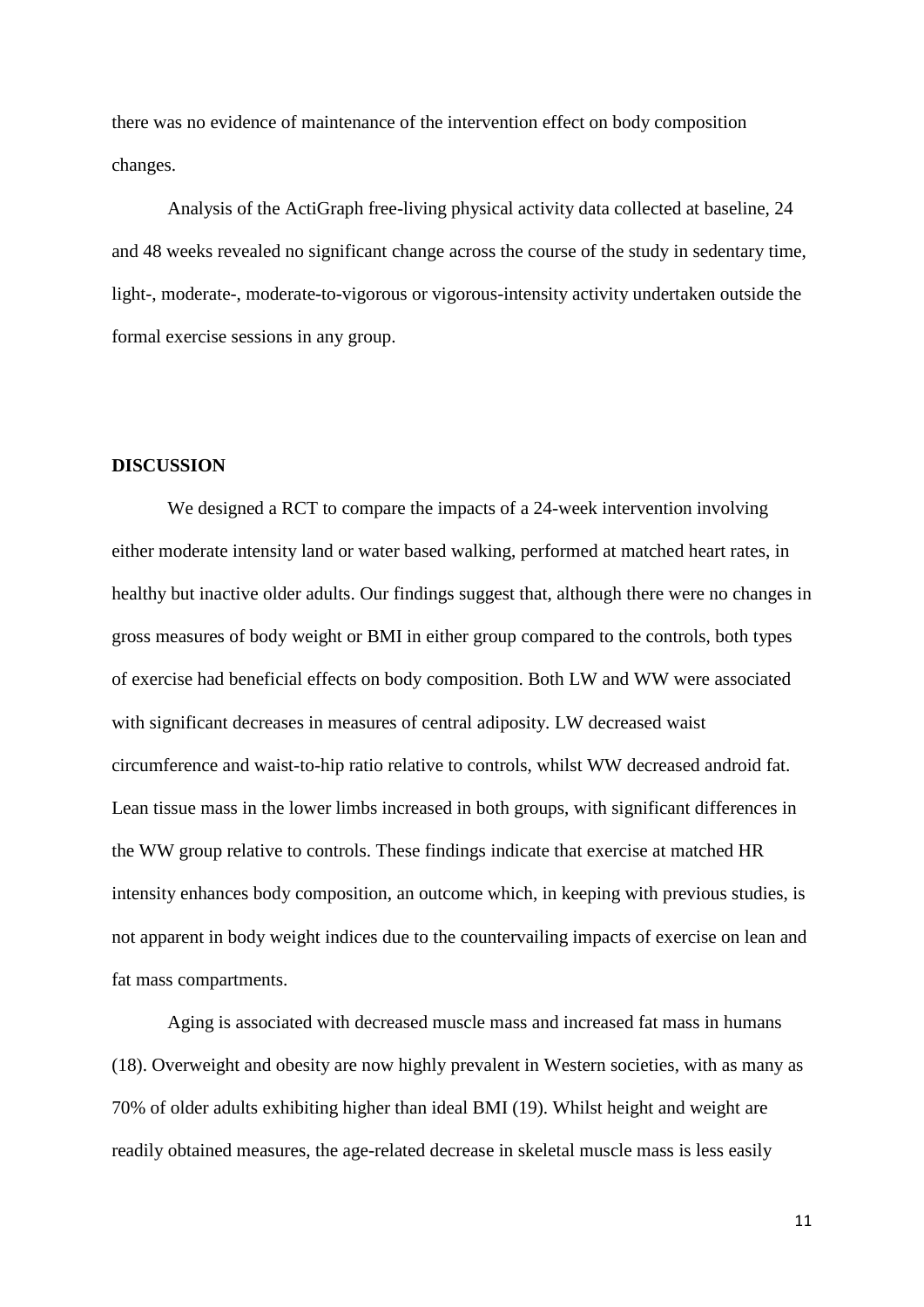assessed, but is nonetheless an important issue given the relevance of skeletal muscle to activities of daily living (20), falls prevention (21) and glucose homeostasis (22). Whilst relatively ineffective in terms of change in gross body weight (and BMI), exercise interventions can decrease body fat (2) and increase muscle mass (23), with associated benefit for metabolic health as people age. Regular large muscle group dynamic exercise, or aerobic exercise, is associated with enhanced fitness and cardiopulmonary function (24), whereas resistive exercises typically target skeletal muscle mass and function (25, 26). An ideal exercise is one that is time efficient, combines the benefits of aerobic and resistance exercise in terms of both cardiopulmonary and skeletal muscle function and is, above all, safe to administer in older and frail participants. Due to the resistance associated with walking through water, we speculated that our WW intervention might induce beneficial changes in body composition and distribution relative to a non-exercise control group, and land-based walking performed at similar intensity (%HRR). Whilst our findings provide evidence for the benefits of both LW and WW compared to doing no exercise, they can be interpreted as supporting the use of WW over LW since the former was associated with decreases in android fat *and* increased lower limb muscle mass. Water walking is also a safer alternative, given the decreased joint loading and likelihood of fall-related injuries associated with this modality.

There are few previous randomised controlled trials directly comparing water and land based walking in older adults, particularly of a substantial duration with centre-based and supervised activity and high compliance. There is an established literature focused on exercise in water (27, 28), but this has often been related to water activities (e.g. "aerobics") that are difficult to compare to equivalent land-based exercises. One strength of our study was the simplicity of the interventions (i.e. walking) which allowed for valid group comparisons. We chose to match intensity using %HRR, due to the availability of HR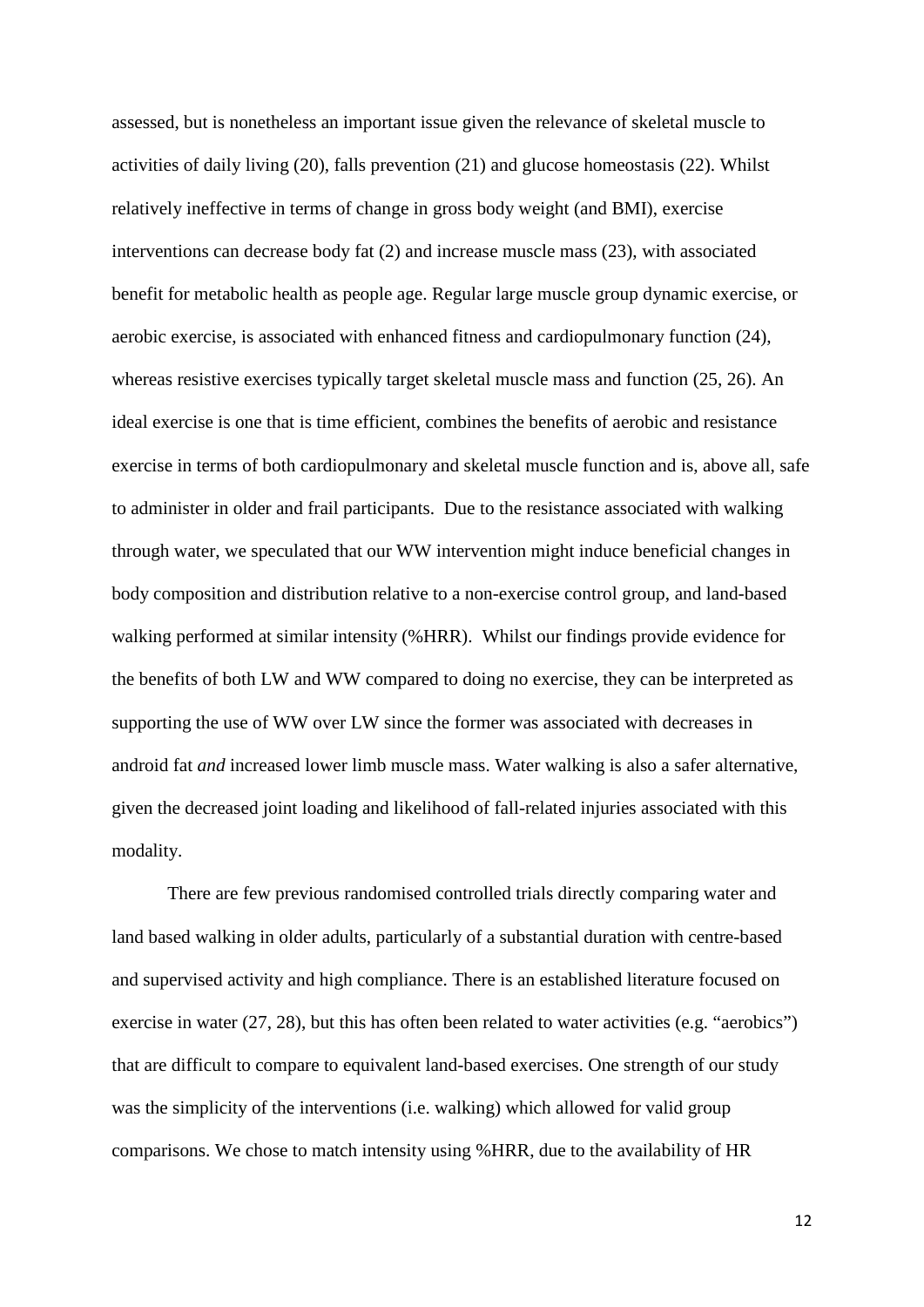assessment, the validity of exercise prescription based on individualised  $HR<sub>max</sub>$  data derived from graded exercise testing and because our previous studies of the impact of water immersion on hemodynamics suggest a similar relationship between HR and oxygen consumption in water and land based walking (15). Some previous studies of water walking effects on body composition have indicated that water-walking can be effective for improving body composition. In a recent study by Lee and colleagues (12), 24 weeks of aquatic exercise or land-or treadmill-based walking in cardiac rehabilitation patients elicited reductions in percent body fat compared to controls, without concomitant changes in body mass. Gappmaier and colleagues (11) also reported improvements in body composition following 13 weeks of water walking in obese women. Participants in that study showed significant reductions in body mass, however this intervention also incorporated dietary restriction. Both of these studies utilised bioimpedance scales, skinfolds or underwater weighing techniques to assess body composition. The use of DXA analysis for body composition enabled us to more accurately assess changes in fat and lean tissue for different body regions. DXA has been shown to be a more reliable method than bioimpedance for the measurement of body composition (29), and provides data at a body-segment level, whereas underwater weighing and bioimpedance provide whole-body estimates only.

Dual energy X-ray absorptiometry is currently considered to be an optimal approach for assessing body composition and change in regional lean and fat distribution in humans. Our DXA findings, along with assessment of waist girth, are indicative of beneficial visceral fat mass changes (waist girth, android adiposity) as a result of both of our exercise interventions. Visceral fat is associated with detrimental cardiometabolic sequelae, including insulin resistance, lipid profile abnormalities and the development of type 2 diabetes (30-33). Effective targeting of this compartment of fat mass is a clinically relevant finding of our study. A recent meta-analysis of the impacts of aerobic and resistance exercise training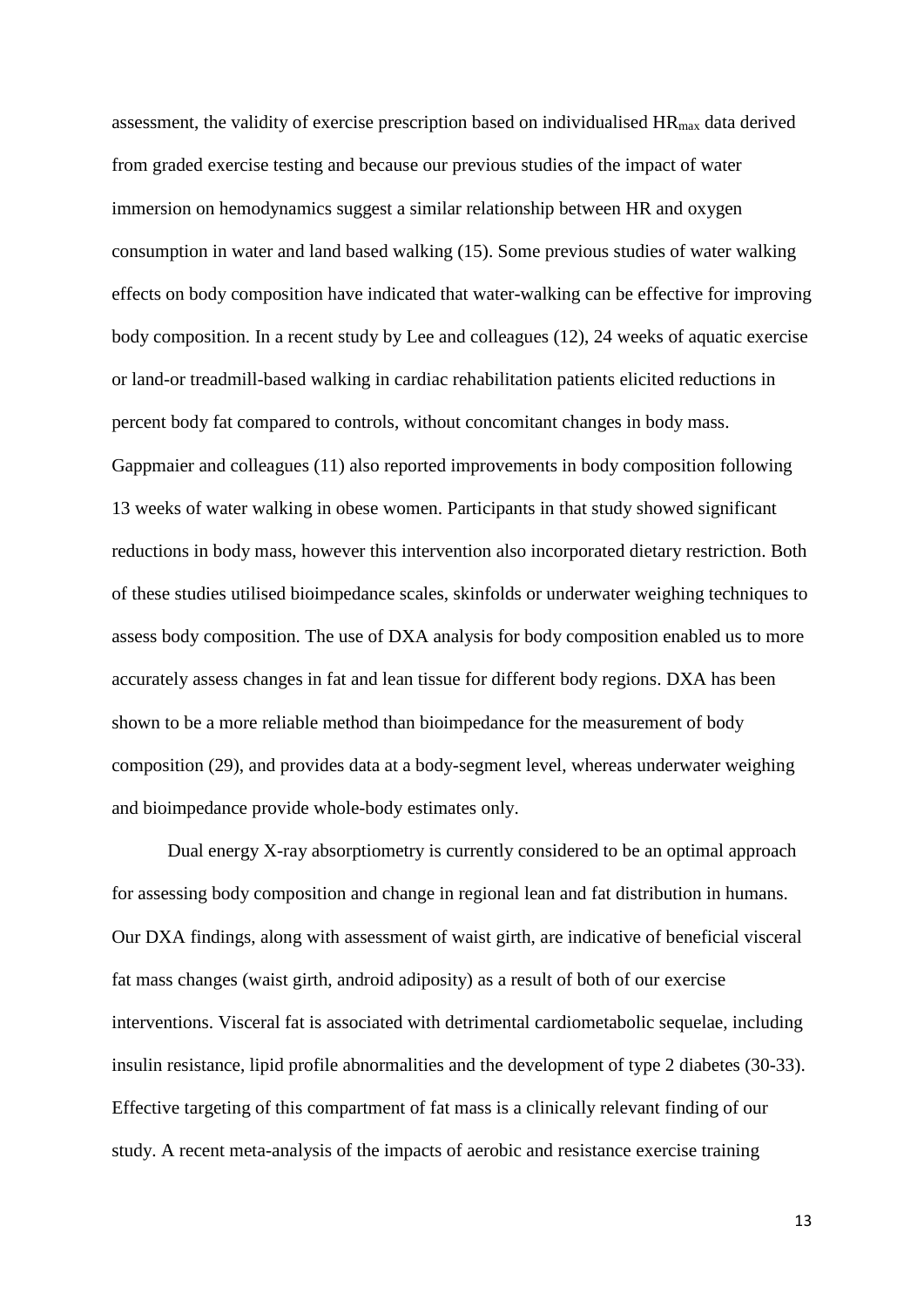suggested beneficial impacts of the former, but not necessarily the latter, in terms of decrease in visceral fat (34). The authors concluded that interventions targeting visceral fat mass should emphasise aerobic training. Our findings suggest that walking exercise undertaken in the water benefits central adiposity, but also improves leg lean mass. Human skeletal muscle represents the body's largest reservoir for glucose disposal (22), with a specific glucose transporter (GLUT4) activated with muscular contraction (35). WW therefore appeals as an intervention that may combine the benefits of reduction in visceral fat alongside preservation or increase in skeletal muscle hypertrophy.

Our study design allows some inference to be drawn regarding the maintenance of exercise training effects. Across the 24-48 week time period subjects were no longer in contact with the study staff and desisted from attending supervised exercise sessions. No specific direction was given to the participants in relation to this follow-up stage; they were free to exercise or not. It was of interest to see whether these formerly inactive participants maintained the change in activity levels associated with the supervised training interventions, particularly as we observed excellent adherence during the interventional phase. Analysis of the Actigraph results suggested that there were no systematic changes in free-living physical activity over the intervention and post phases of the study, hence the changes we observed were likely due to the exercise intervention *per se*, with no systematic alteration or carry-over of volitional exercise. These data suggest that the maintenance of benefits associated with body composition requires the ongoing exposure to the stimulus of exercise (Figure 5).

This study has several strengths and also some limitations. Centre-based programs benefit from intensive supervision and optimisation of compliance with the prescriptive components of an exercise intervention. Our findings are therefore likely to be robust in terms of the differences we observed between experimental and control groups. However, our findings are not necessarily translatable to subjects in the community, who are not always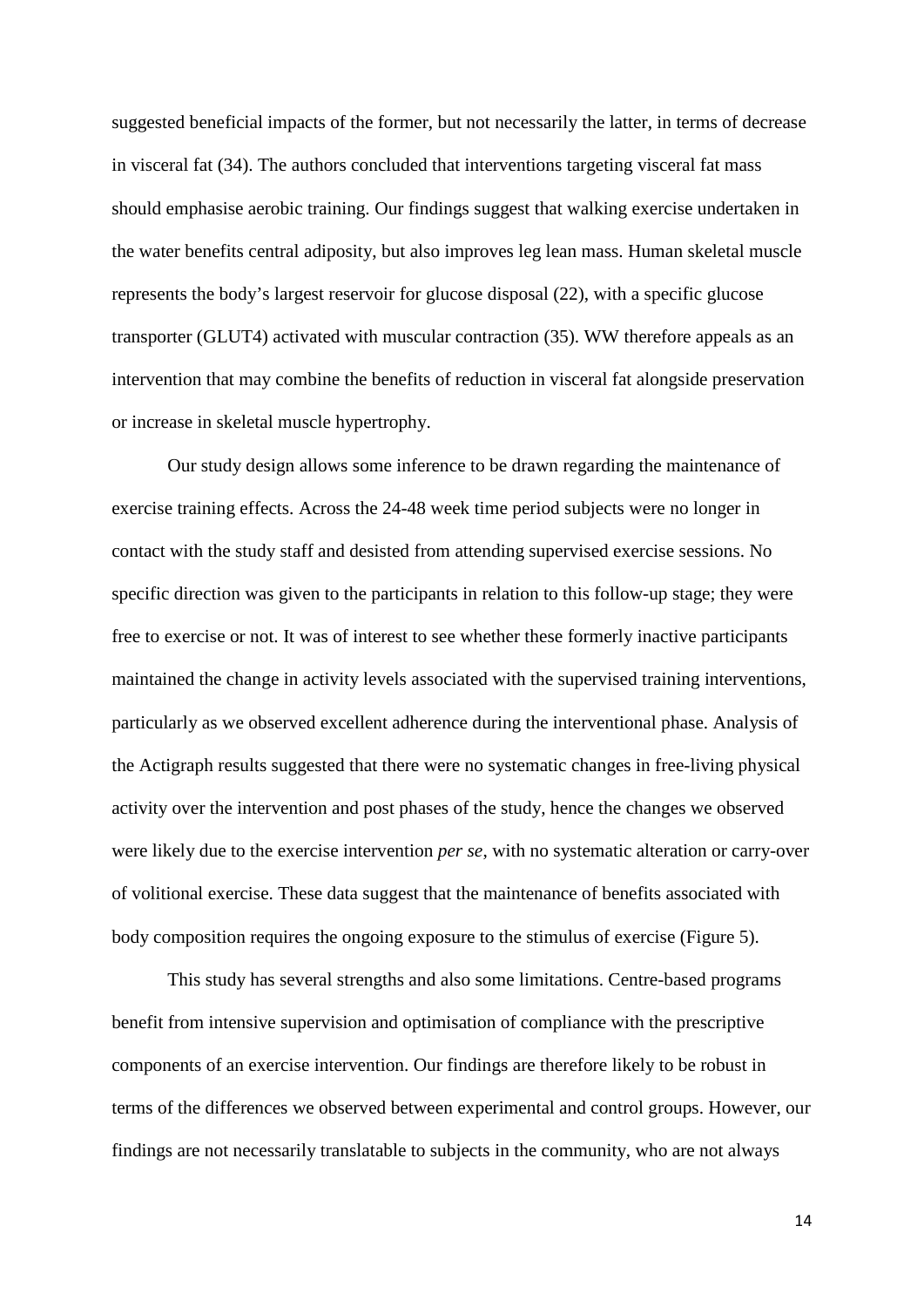supported or supervised in their pursuit of exercise. Indeed, this is reinforced by our postintervention follow-up data, which suggests that exercise needs to be sustained for the body composition benefits to endure. Our study was formally and independently randomised (13), and we did not specifically discriminate during recruitment. More women than men were recruited and, although the proportion was similar between groups, a sub-group analysis of sex differences was not possible due to limited power. Finally, we did not design this study as a comprehensive lifestyle modification program, rather it deliberately focused on the relative effects of two exercise training modalities. As we did not include a robust assessment of diet or dietary change across the intervention or subsequent follow-up period we cannot be sure that the changes in body composition were not due to dietary modification. However, dietinduced changes in body mass result in reductions in lean mass and as we did not observe any significant decrease in whole body lean mass, a change in dietary habits is unlikely to be an explanation for the changes in body composition we observed. Further, our observation of an increase in lower limb lean mass in the WW group compared to the control group supports the view that the exercise was the major contributor to the body composition changes.

# **CONCLUSION**

Twenty-four weeks of either land-walking or water-walking in healthy but inactive older adults produced beneficial effects on body composition, which were not apparent when examining body mass or BMI in isolation. Anthropometric measurements and DXA assessment of whole-body and regional fat and lean tissue masses showed that both exercise interventions reduced measures of central adiposity, with reductions in waist circumference and waist-to-hip ratio evident in the land-walking group, and reductions in android fat for the water-walking group. In addition, the water-walking exercise program increased lean tissue mass of the lower limbs, an important finding given the reduction in lean mass that occurs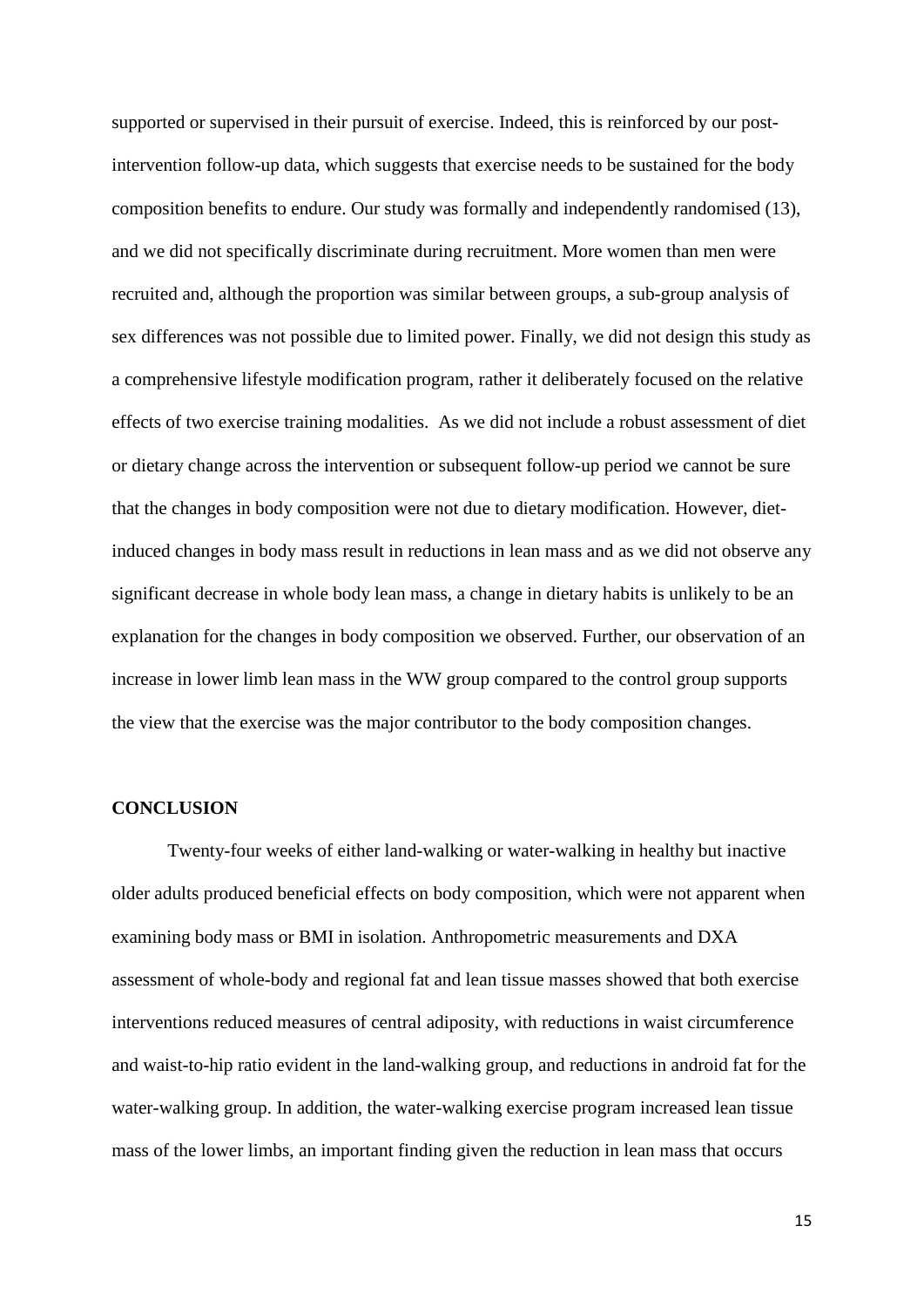with aging and that typically accompanies dietary interventions. Water-walking can therefore be considered a safer and preferred exercise modality for older adults, with body composition benefits similar, or superior to, those achievable from land-walking when both interventions are performed at a matched heart rate intensity.

# **Acknowledgements**

This work was supported the National Health and Medical Research Council of Australia (1045204). DG is supported by a NHMRC Principal Research Fellowship (APP1080914). NR is supported by a National Heart Foundation of Australia Future Leader Fellowship (ID 101895). The authors would like to thank our research participants, exercise supervision staff and the research staff who contributed to the study.

# **Conflict of Interest**

The authors have no conflicts of interest to declare. The results of the study do not constitute endorsement by the American College of Sports Medicine and are presented clearly, honestly and without fabrication, falsification, or inappropriate data manipulation.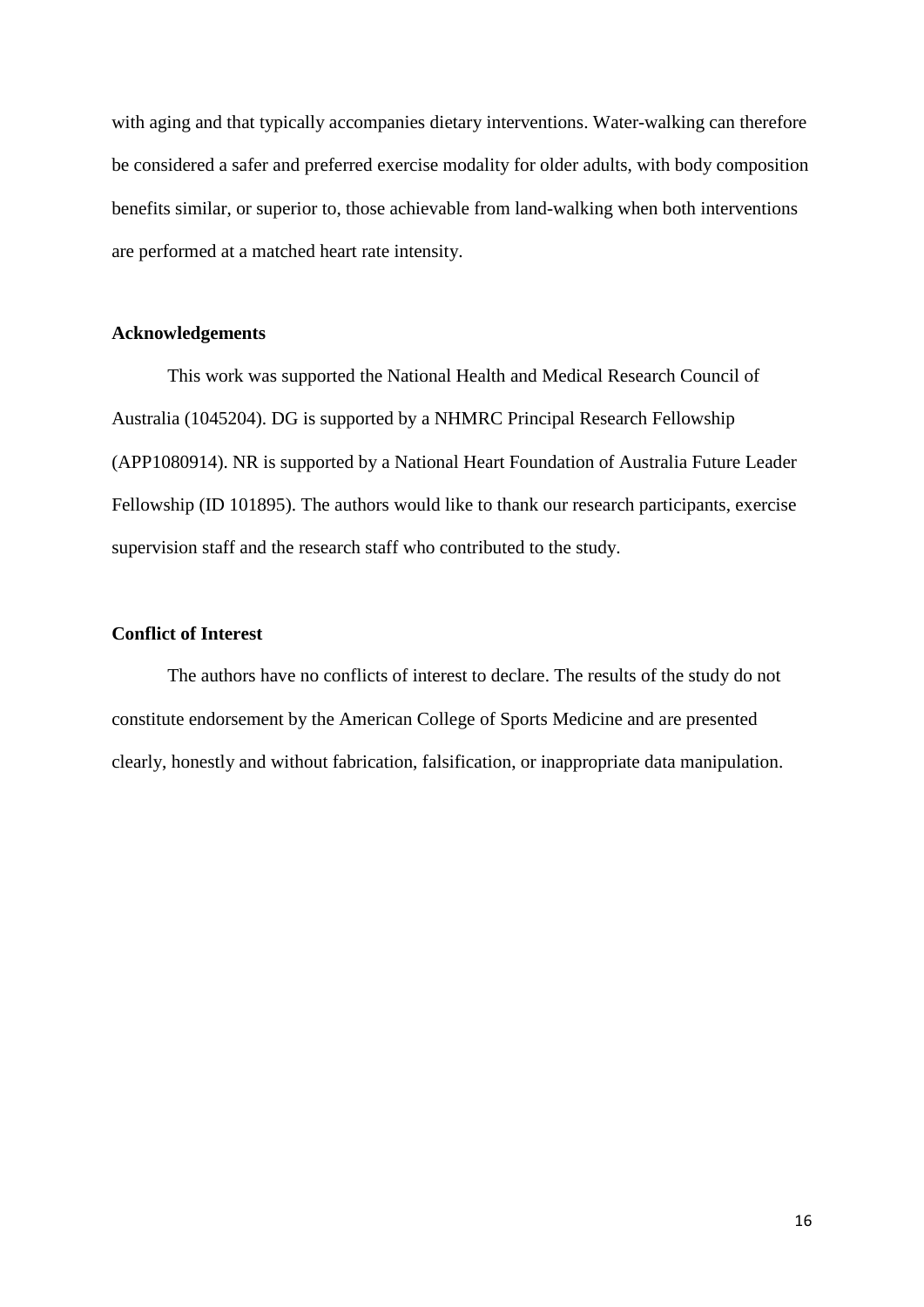|                          | <b>Control</b><br>$n=23$ (6M, 17F) |        | Land-walking      |        | <b>Water-walking</b><br>$n=25$ (7M, 18F) |        |  |
|--------------------------|------------------------------------|--------|-------------------|--------|------------------------------------------|--------|--|
|                          |                                    |        | $n=23$ (6M, 17F)  |        |                                          |        |  |
|                          | Mean                               | -SD    | Mean<br><b>SD</b> |        | Mean<br><sub>SD</sub>                    |        |  |
| Age (years)              | 62.1                               | (7.0)  | 62.7              | (7.0)  | 62.6                                     | (6.7)  |  |
| Height (cm)              | 167.8                              | (9.6)  | 165.1             | (8.0)  | 166.9                                    | (7.2)  |  |
| Body mass (kg)           | 73.8                               | (13.6) | 74.4              | (11.1) | 76.8                                     | (19.8) |  |
| BMI (kg/m <sup>2</sup> ) | 26.2                               | (4.1)  | 27.3              | (3.4)  | 27.3                                     | (5.6)  |  |

**Table 1.** Baseline characteristics of the Control, Land-based and Water-based walking groups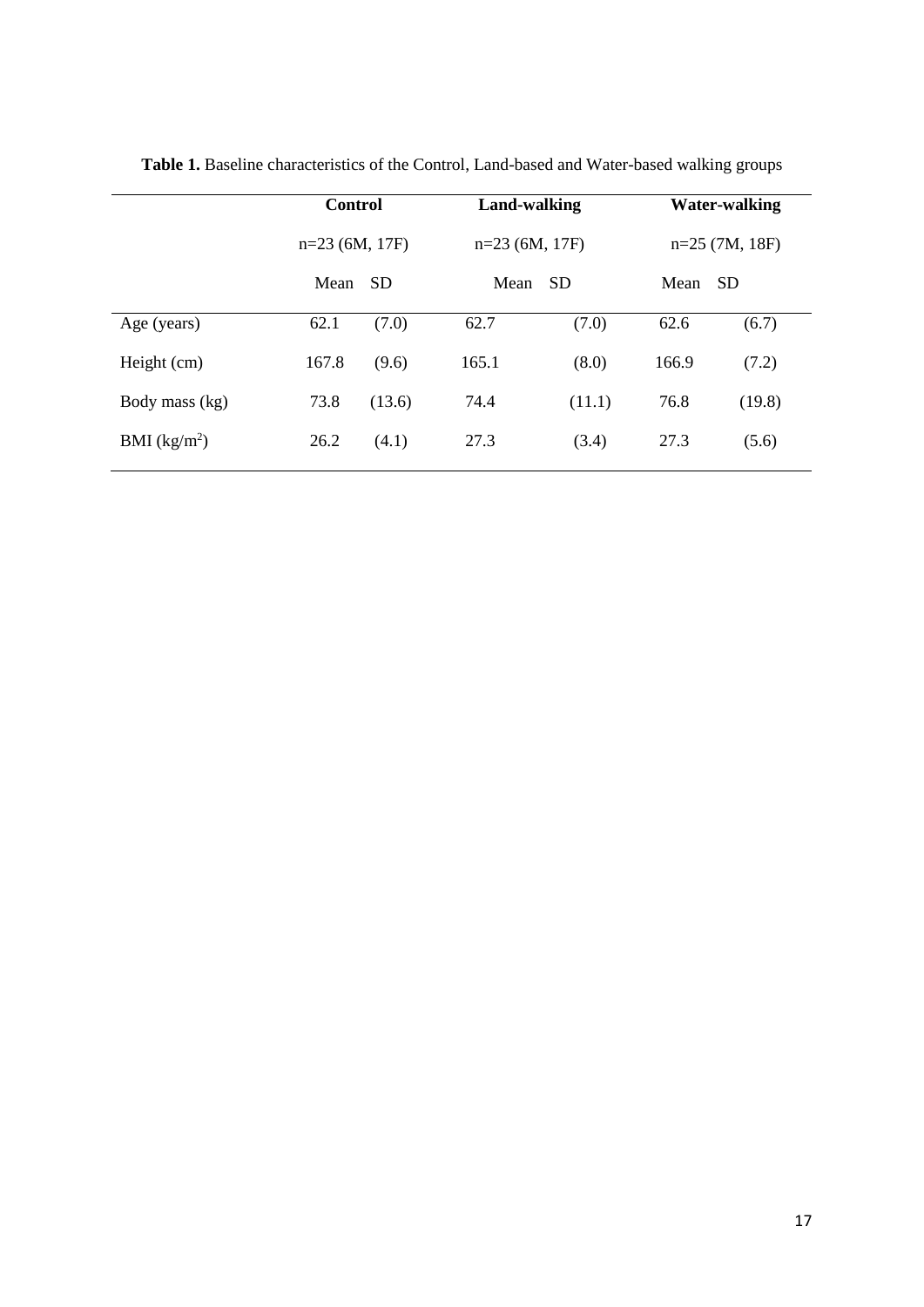|                        |                 | <b>Control</b> |          |       | Land-walking<br>$n = 22$ |       | Water-walking<br>$n = 21$ |  |
|------------------------|-----------------|----------------|----------|-------|--------------------------|-------|---------------------------|--|
|                        |                 |                | $n = 20$ |       |                          |       |                           |  |
|                        |                 | Mean           | (SD)     | Mean  | (SD)                     | Mean  | (SD)                      |  |
| Hip circumference (cm) | <b>Baseline</b> | 102.9          | (6.7)    | 104.4 | (7.5)                    | 103.9 | (11.8)                    |  |
|                        | 24 weeks        | 103.4          | (6.8)    | 104.5 | (7.5)                    | 104.0 | (11.5)                    |  |
| Lower limb fat $(\%)$  | <b>Baseline</b> | 40.7           | (11.0)   | 42.0  | (11.5)                   | 37.8  | (8.6)                     |  |
|                        | 24 weeks        | 40.8           | (10.9)   | 41.2  | (11.2)                   | 36.8  | (9.2)                     |  |
| Trunk fat $(\%)$       | <b>Baseline</b> | 39.5           | (8.4)    | 43.0  | (6.1)                    | 39.8  | (9.3)                     |  |
|                        | 24 weeks        | 39.3           | (8.0)    | 42.3  | (8.0)                    | 38.4  | (9.9)                     |  |
| Android fat $(\%)$ **  | <b>Baseline</b> | 43.8           | (8.8)    | 48.1  | (6.3)                    | 44.4  | (11.2)                    |  |
|                        | 24 weeks        | 44.3           | (8.9)    | 47.3  | (6.8)                    | 43.0  | (9.1)                     |  |
| Gynoid fat (%)         | <b>Baseline</b> | 44.9           | (9.1)    | 46.3  | (9.5)                    | 42.8  | (7.7)                     |  |
|                        | 24 weeks        | 44.9           | (9.2)    | 45.8  | (9.4)                    | 41.9  | (8.0)                     |  |
| Whole body fat (%)     | <b>Baseline</b> | 38.6           | (8.4)    | 41.2  | (7.6)                    | 37.7  | (7.7)                     |  |
|                        | 24 weeks        | 38.6           | (8.3)    | 40.5  | (7.4)                    | 36.6  | (8.2)                     |  |
| Lower limb fat (kg)    | <b>Baseline</b> | 9.36           | (2.86)   | 9.64  | (3.51)                   | 8.71  | (3.77)                    |  |
|                        | 24 weeks        | 9.45           | (2.78)   | 9.51  | (3.31)                   | 8.73  | (4.00)                    |  |
| Trunk fat mass (kg)    | <b>Baseline</b> | 14.3           | (5.4)    | 16.0  | (4.1)                    | 15.7  | (7.3)                     |  |
|                        | 24 weeks        | 14.3           | (5.2)    | 15.6  | (4.4)                    | 15.0  | (7.4)                     |  |

**Table 2.** Body composition changes during the 24-week intervention period for control, land-walking and water-walking groups, compared to baseline values. Data are mean  $\pm$  SD. (For primary variables, see Figures 2-3).

\*\* Mixed models analysis revealed a significant group x time interaction for percent fat for the android region, with the difference evident between control and water walking groups (*P=*.031). Other variables did not show significant differences.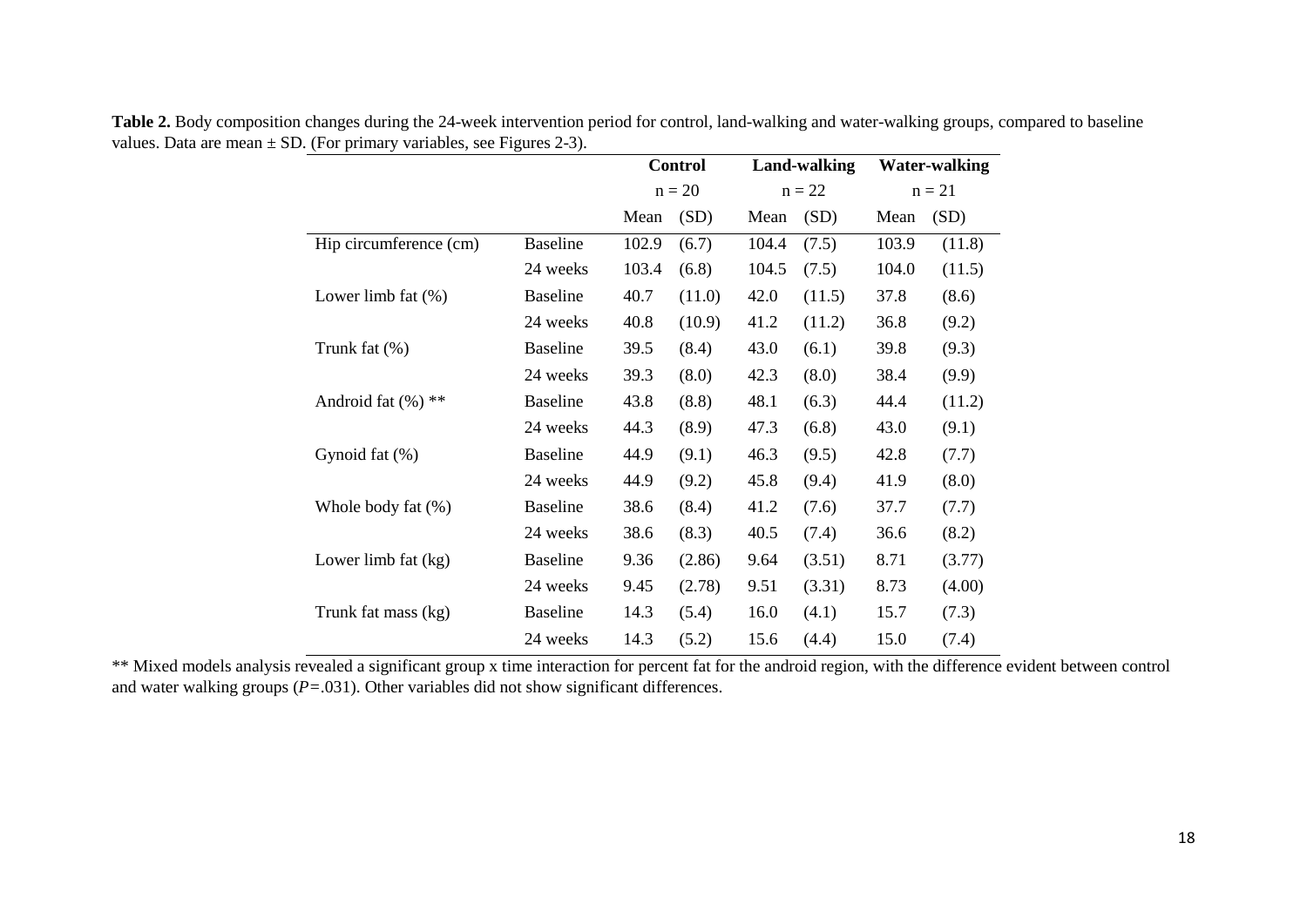|                          |          | <b>Control</b> |        |        | <b>Land-walking</b> |       | <b>Water-walking</b> |  |  |
|--------------------------|----------|----------------|--------|--------|---------------------|-------|----------------------|--|--|
|                          |          | $n=20$         |        | $n=19$ |                     |       | $n=18$               |  |  |
|                          |          | Mean           | (SD)   | Mean   | (SD)                | Mean  | (SD)                 |  |  |
| Body mass (kg)           | 24 weeks | 73.5           | (13.8) | 73.2   | (10.7)              | 72.1  | (19.3)               |  |  |
|                          | 48 weeks | 74.1           | (13.9) | 73.1   | (11.2)              | 72.5  | (11.3)               |  |  |
| BMI (kg/m <sup>2</sup> ) | 24 weeks | 26.3           | (3.8)  | 26.5   | (3.0)               | 26.3  | (6.0)                |  |  |
|                          | 48 weeks | 26.5           | (3.9)  | 26.5   | (3.3)               | 26.4  | (6.2)                |  |  |
| Waist circumference (cm) | 24 weeks | 86.8           | (11.8) | 84.7   | (11.8)              | 86.8  | (16.3)               |  |  |
|                          | 48 weeks | 86.8           | (12.0) | 85.6   | (9.9)               | 87.8  | (18.1)               |  |  |
| Hip circumference (cm)   | 24 weeks | 102.9          | (7.1)  | 103.5  | (6.2)               | 103.1 | (12.8)               |  |  |
|                          | 48 weeks | 103.2          | (6.8)  | 104.0  | (8.8)               | 103.0 | (11.8)               |  |  |
| Waist-to-hip ratio       | 24 weeks | 0.844          | (.098) | 0.818  | (.078)              | 0.837 | (.077)               |  |  |
|                          | 48 weeks | 0.841          | (.100) | 0.823  | (.073)              | 0.846 | (.088)               |  |  |
| Whole body fat $(\%)^*$  | 24 weeks | 38.6           | (8.3)  | 39.9   | (7.6)               | 36.7  | (8.6)                |  |  |
|                          | 48 weeks | 39.5           | (7.9)  | 40.4   | (7.7)               | 37.2  | (8.0)                |  |  |
| Lower limb fat $(\%)^*$  | 24 weeks | 40.8           | (10.9) | 41.5   | (11.6)              | 37.6  | (9.3)                |  |  |
|                          | 48 weeks | 41.6           | (10.8) | 42.2   | (11.6)              | 38.3  | (9.0)                |  |  |
| Trunk fat (%)            | 24 weeks | 39.3           | (8.0)  | 41.3   | (6.2)               | 37.9  | (10.3)               |  |  |
|                          | 48 weeks | 40.4           | (7.5)  | 41.7   | (6.1)               | 38.6  | (6.1)                |  |  |
| Android fat (%)          | 24 weeks | 44.3           | (8.9)  | 46.0   | (6.3)               | 42.6  | (10.9)               |  |  |
|                          | 48 weeks | 44.9           | (8.1)  | 46.3   | (6.4)               | 43.1  | (11.0)               |  |  |
| Gynoid fat (%)           | 24 weeks | 44.9           | (9.2)  | 46.0   | (9.6)               | 42.4  | (8.3)                |  |  |
|                          | 48 weeks | 45.6           | (9.3)  | 46.9   | (9.6)               | 43.0  | (8.1)                |  |  |
| Whole body fat $(kg)^*$  | 24 weeks | 27.0           | (7.4)  | 27.9   | (6.8)               | 26.3  | (12.2)               |  |  |

**Table 3.** Body composition changes over the 24 week follow-up 'post' period, for those participants who had data for both 24 and 48 week time points. Data are mean  $\pm$  S.D.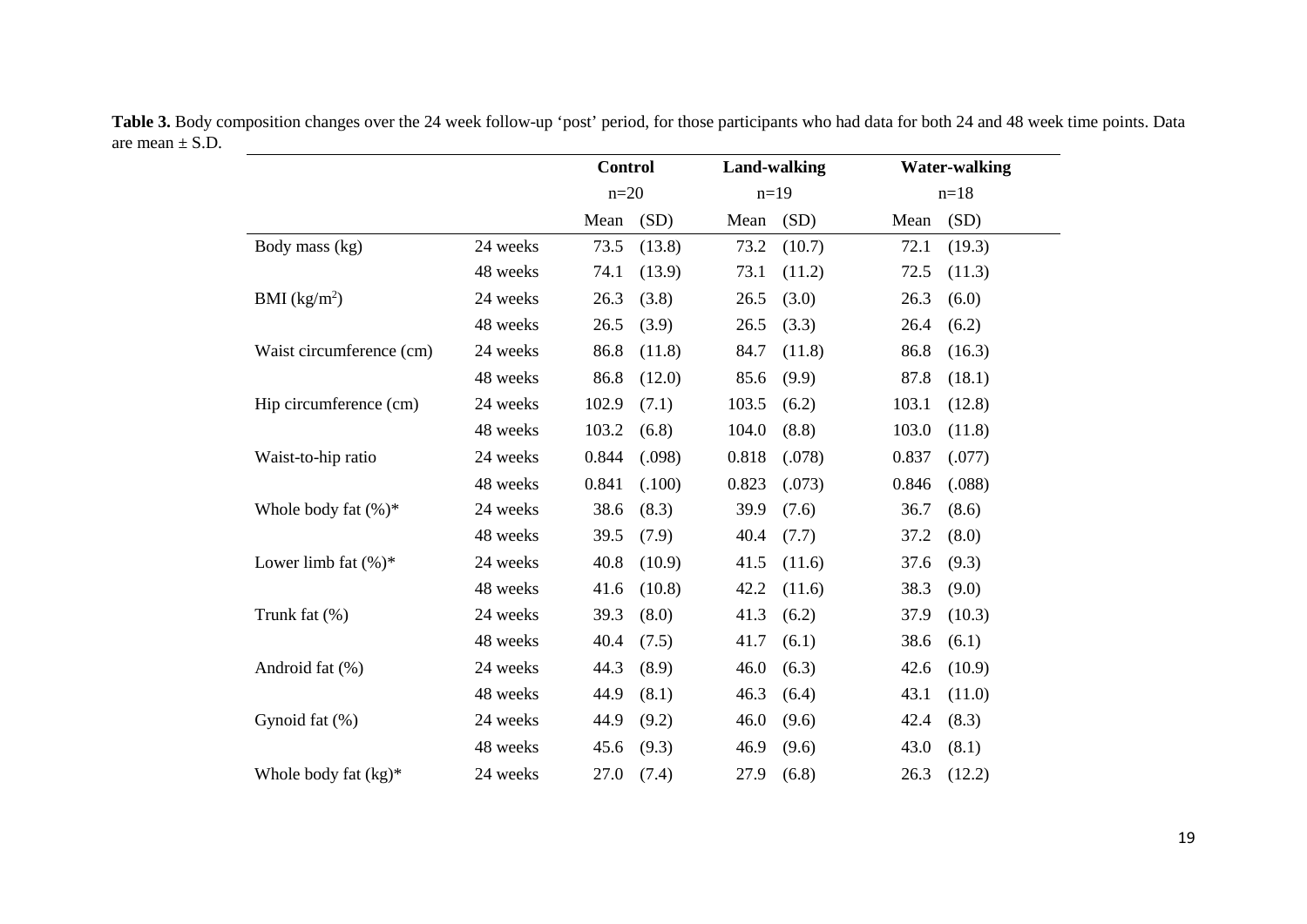|                           | 48 weeks | 27.9 | (7.4)  | 28.2 | (7.3) | 26.6 | (12.1) |
|---------------------------|----------|------|--------|------|-------|------|--------|
| Lower limb fat $(kg)$     | 24 weeks | 9.5  | (2.8)  | 9.6  | (3.3) | 8.8  | (4.2)  |
|                           | 48 weeks | 9.5  | (2.7)  | 9.7  | (3.5) | 8.7  | (4.3)  |
| Trunk fat (kg)            | 24 weeks | 14.3 | (5.2)  | 14.8 | (3.9) | 14.2 | (7.2)  |
|                           | 48 weeks | 14.8 | (4.9)  | 15.0 | (3.9) | 14.5 | (6.8)  |
| Android fat (kg)          | 24 weeks | 2.5  | (1.1)  | 2.6  | (0.7) | 2.6  | (1.4)  |
|                           | 48 weeks | 2.6  | (1.2)  | 2.6  | (0.8) | 2.6  | (1.5)  |
| Gynoid fat (kg)           | 24 weeks | 5.0  | (1.2)  | 5.1  | (1.3) | 4.7  | (1.9)  |
|                           | 48 weeks | 5.1  | (1.2)  | 5.2  | (1.5) | 4.7  | (1.8)  |
| Whole body lean mass (kg) | 24 weeks | 43.4 | (10.6) | 42.1 | (8.9) | 42.8 | (9.1)  |
|                           | 48 weeks | 43.0 | (10.3) | 41.6 | (8.9) | 42.6 | (9.5)  |
| Lower limb lean mass (kg) | 24 weeks | 13.7 | (3.1)  | 13.6 | (3.3) | 13.9 | (3.2)  |
|                           | 48 weeks | 13.4 | (3.2)  | 13.2 | (3.2) | 13.3 | (3.4)  |
| Trunk lean mass (kg)      | 24 weeks | 21.6 | (5.6)  | 20.8 | (3.7) | 21.2 | (4.3)  |
|                           | 48 weeks | 21.5 | (5.2)  | 20.7 | (3.9) | 21.5 | (4.4)  |

\* Mixed models analysis revealed significant time effects for lower limbs percent fat (*P=*.035); whole body percent fat (*P=*.028) and whole body absolute fat mass (*P*=.035); no other differences were statistically significant for the post-intervention period.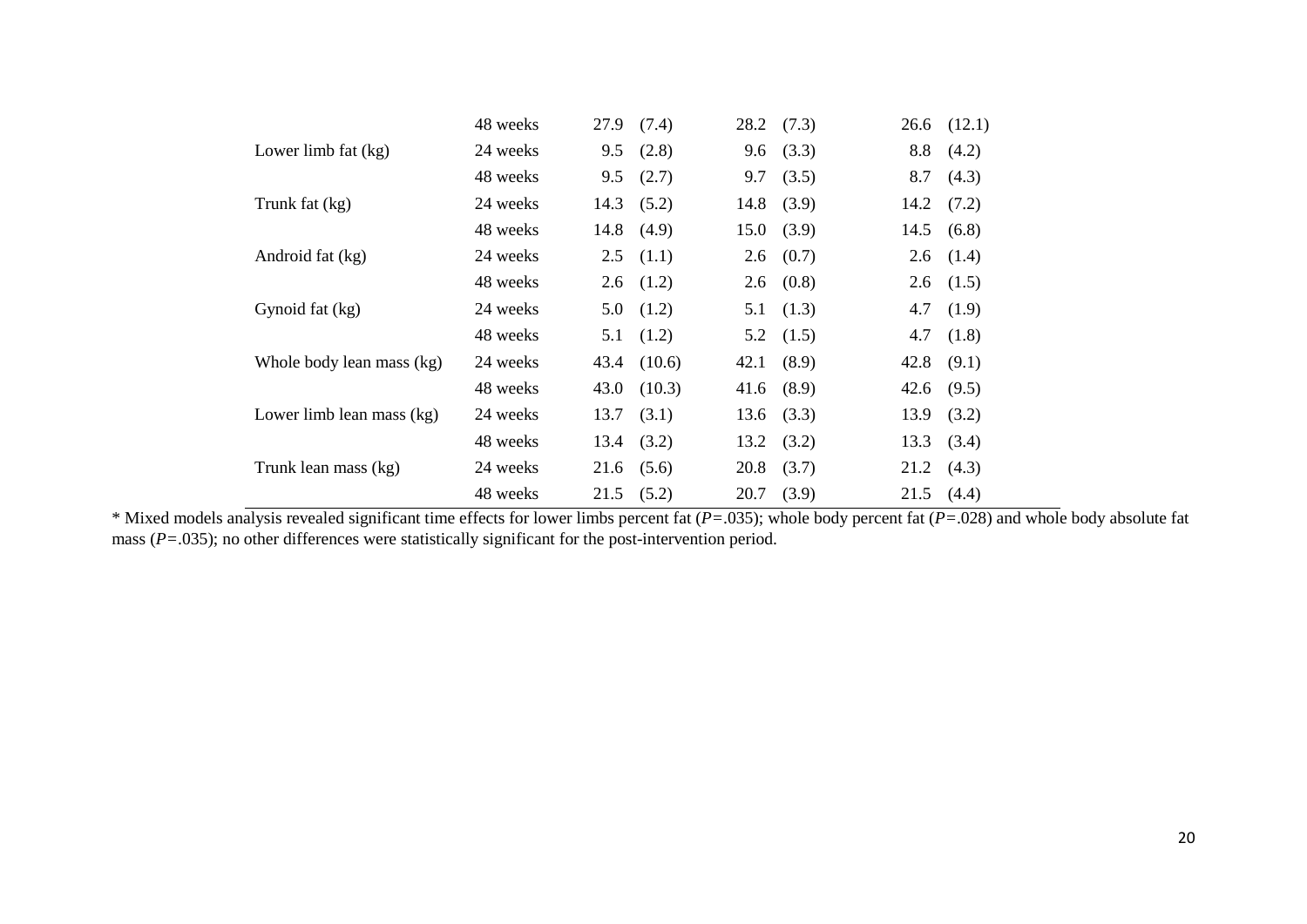#### **Figure Legends:**

**Figure 1 -** Absolute changes in selected anthropometric and body composition variables during the 24-week intervention for control, land walking and water walking exercise groups. Values are presented as mean ± SEM. Mixed models analysis revealed significant group x time interactions for waist circumference, waist-to-hip ratio, android fat mass and lower limb lean mass; \* P < 0.05. C, control group; WW, water-walking group; LW, Land-walking group.

**Figure 2** - Mean changes in anthropometric and body composition variables corresponding to those in Figure 1 from baseline to 24 weeks for control, land walking and water walking groups. Values are presented as mean ± SEM. C, control group; WW, water-walking group; LW, Land-walking group; circ., circumference.

**Figure 3 -** Post-intervention changes (24 to 48 weeks) in waist circumference and percent fat mass of the whole body and lower limbs. Mixed models analysis revealed a significant time effect for whole body percent fat (*P=*.028), whole body absolute fat mass (*P=*.035, data not shown) and for lower limb percent fat (*P=*.035), for the end of the 24-week follow-up phase (48 week time point) compared to the end of the exercise intervention period (24 weeks). C, control group; WW, water-walking group; LW, Land-walking group.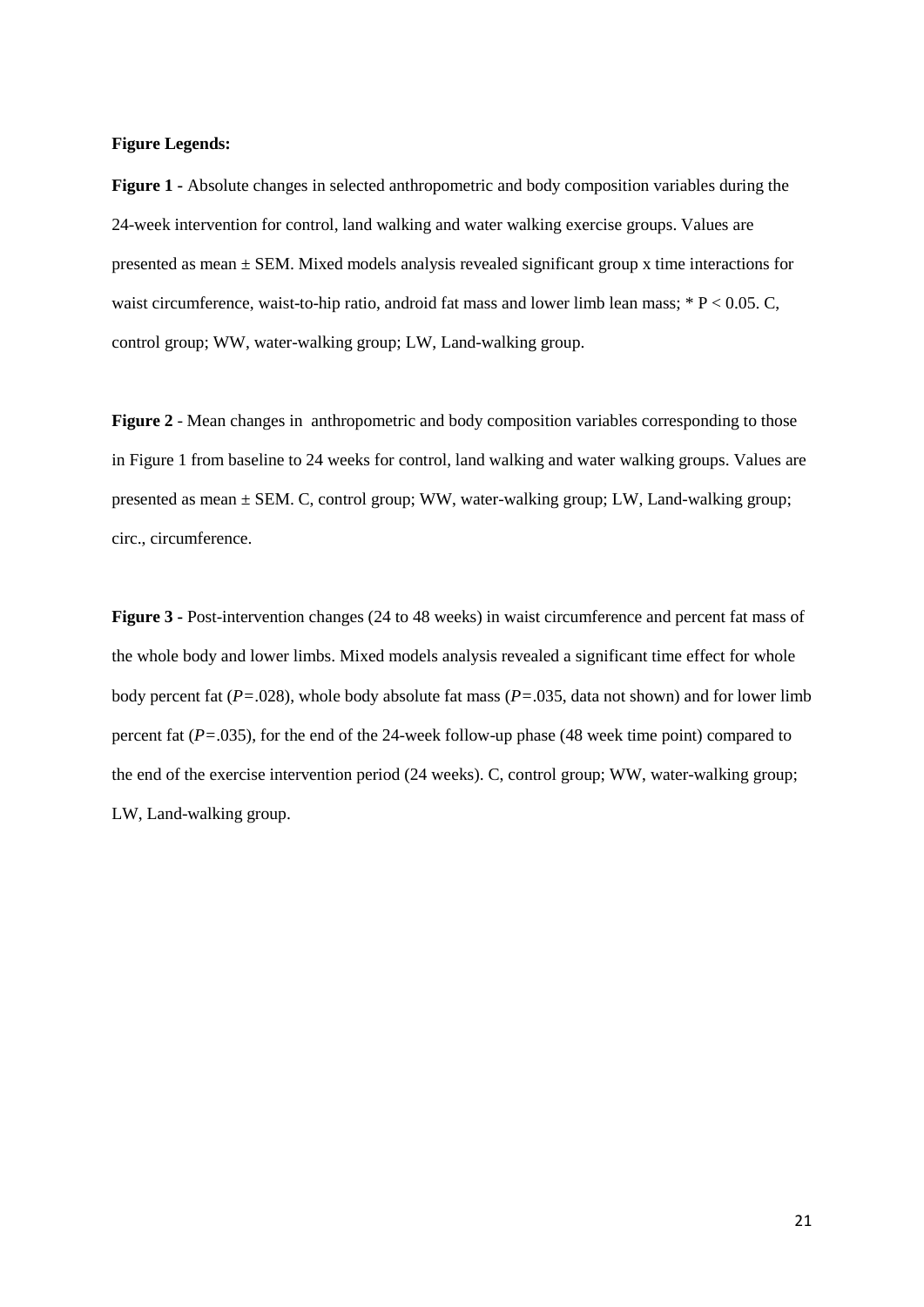# **References**

- 1. Cartee GD, Hepple RT, Bamman MM, Zierath JR. Exercise Promotes Healthy Aging of Skeletal Muscle. Cell metabolism. 2016;23(6):1034-47. Epub 2016/06/16. doi: 10.1016/j.cmet.2016.05.007.
- 2. Pedersen BK, Saltin B. Exercise as medicine evidence for prescribing exercise as therapy in 26 different chronic diseases. Scand J Med Sci Sports. 2015;25 Suppl 3:1-72.
- 3. Johns DJ, Hartmann-Boyce J, Jebb SA, Aveyard P. Diet or exercise interventions vs combined behavioral weight management programs: a systematic review and meta-analysis of direct comparisons. J Acad Nutr Diet. 2014;114(10):1557-68.
- 4. Swift DL, Johannsen NM, Lavie CJ, Earnest CP, Church TS. The role of exercise and physical activity in weight loss and maintenance. Prog Cardiovasc Dis. 2014;56(4):441-7]
- 5. Goedecke JH, Micklesfield LK. The effect of exercise on obesity, body fat distribution and risk for type 2 diabetes. Medicine and sport science. 2014;60:82-93.
- 6. Thibault R, Genton L, Pichard C. Body composition: why, when and for who? Clinical nutrition (Edinburgh, Scotland). 2012;31(4):435-47.
- 7. Australian Government DoH. Make your Move Sit less Be active for life! In: Health Do, editor. 2014.
- 8. Tremblay MS, Warburton DE, Janssen I, Paterson DH, Latimer AE, Rhodes RE, et al. New Canadian physical activity guidelines. Appl Physiol Nutr Metab. 2011;36(1):36-46; 7-58.
- 9. World Health Organization. Global Recommendations on Physical Activity for Health. Geneva: 2010.
- 10. Maiorana A, O'Driscoll G, Cheetham C, Dembo L, Stanton K, Goodman C, et al. The effect of combined aerobic and resistance exercise training on vascular function in type 2 diabetes. Journal of the American College of Cardiology. 2001;38(3):860-6.
- 11. Gappmaier E, Lake W, Nelson AG, Fisher AG. Aerobic exercise in water versus walking on land: effects on indices of fat reduction and weight loss of obese women. J Sports Med Phys Fitness. 2006;46(4):564-9.
- 12. Lee JY, Joo KC, Brubaker PH. Aqua walking as an alternative exercise modality during cardiac rehabilitation for coronary artery disease in older patients with lower extremity osteoarthritis. BMC cardiovascular disorders. 2017;17(1):252.
- 13. Green DJ, Cox KL, Badcock JC, Ainslie PN, Pestell C, Maslen BA, et al. Does manipulation of arterial shear stress enhance cerebrovascular function and cognition in the aging brain? Design, rationale and recruitment for the PREVENTIA randomised clinical trial. Mental Health and Physical Activity. 2018;15:153-63.
- 14. Evans BW, Cureton KJ, Purvis JW. Metabolic and circulatory responses to walking and jogging in water. Res Q. 1978;49(4):442-9.
- 15. Pugh CJ, Sprung VS, Ono K, Spence AL, Thijssen DH, Carter HH, et al. The effect of water immersion during exercise on cerebral blood flow. Medicine and science in sports and exercise. 2015;47(2):299-306.
- 16. Garber CE, Blissmer B, Deschenes MR, Franklin BA, Lamonte MJ, Lee IM, et al. American College of Sports Medicine position stand. Quantity and quality of exercise for developing and maintaining cardiorespiratory, musculoskeletal, and neuromotor fitness in apparently healthy adults: guidance for prescribing exercise. Medicine and science in sports and exercise. 2011;43(7):1334-59.
- 17. Freedson PS, Melanson E, Sirard J. Calibration of the Computer Science and Applications, Inc. accelerometer. Medicine and science in sports and exercise. 1998;30(5):777-81.
- 18. Delmonico MJ, Harris TB, Visser M, Park SW, Conroy MB, Velasquez-Mieyer P, et al. Longitudinal study of muscle strength, quality, and adipose tissue infiltration. Am J Clin Nutr. 2009;90(6):1579-85.
- 19. Australian Institute of Health and Welfare. Healthy Communities: Overweight and obesity rates across Australia, 2015-15 (In Focus). Canberra2016.
- 20. Baumgartner RN, Wayne SJ, Waters DL, Janssen I, Gallagher D, Morley JE. Sarcopenic obesity predicts instrumental activities of daily living disability in the elderly. Obesity research. 2004;12(12):1995-2004.